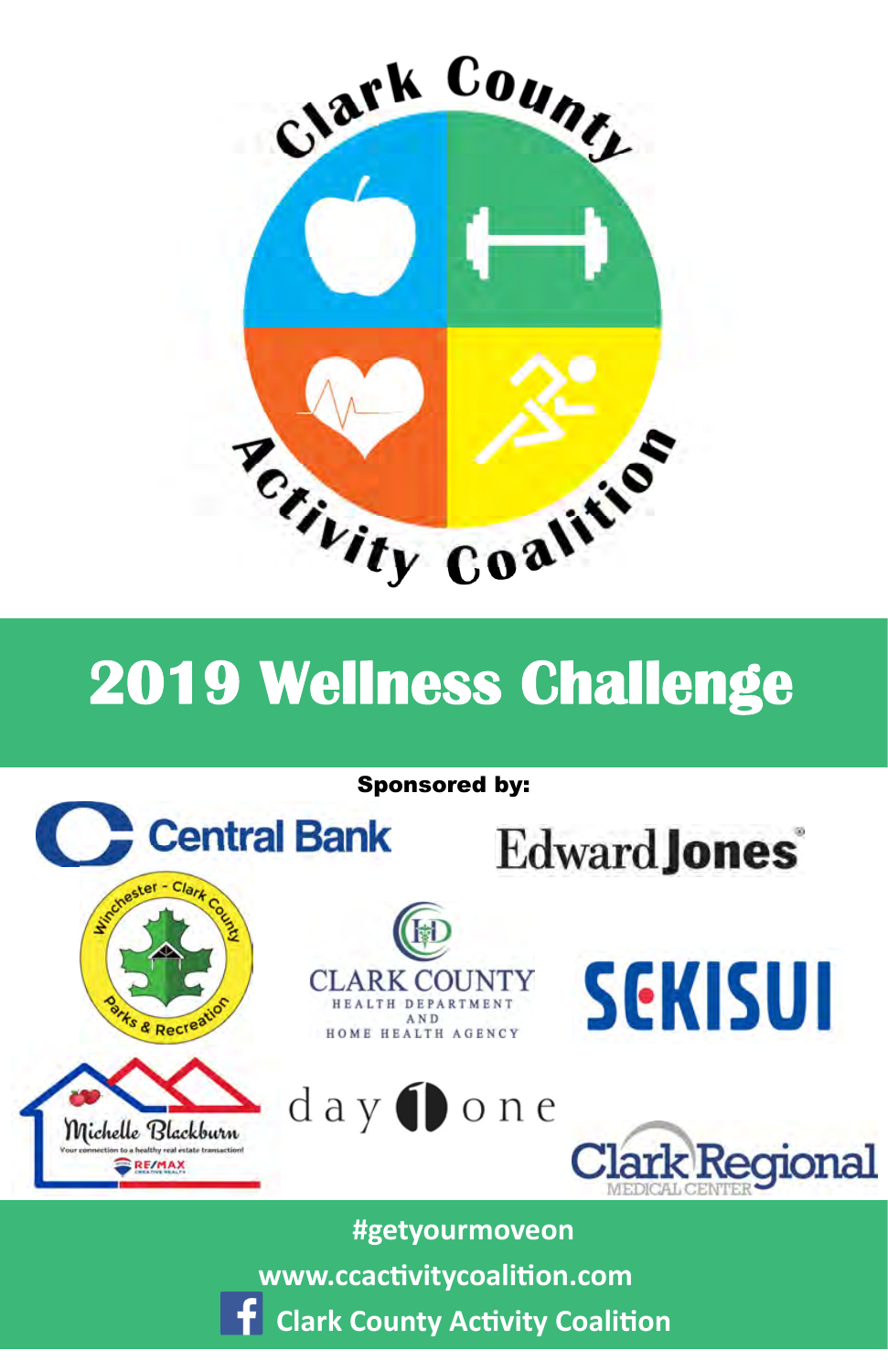# **Participation**

- Participants must be at least 12 years or older to register.
- In order to be eligible for prizes participant must:
	- Complete a registration form and weigh in on the day of registration.
	- ◆ Be 18 years of age or older.
	- ◆ Weigh in at least 5 times and attend 5 different classes. Two of the 5 weigh-ins must include registration and the final weigh-in.
	- $\triangleleft$  Additional prizes will be awarded at the Challenge Finale on May 18th. Participants must be eligible and present to win.
- ♦ Weigh-ins are held on Wednesdays during the Challenge. See below for hours. **You must weigh in at the same location every time.**
- ♦ Prizes will be awarded to the top three male and female participants who have lost the largest % bodyweight.
- $\bullet$  To calculate % lost, subtract your May 15<sup>th</sup> weight from your registration weight. Divide that number by your registration weight. Multiply by 100. Winners will be awarded based on the largest percentage of weight loss over 10 weeks.
- Participants must be eligible and present to win the additional prizes that will be awarded at the Challenge Finale May  $18<sup>th</sup>$ .

## **WEDNESDAY WEIGH IN LOCATIONS**

#### **WINCHESTER-CLARK COUNTY PARKS & RECREATION**

6:00am-8:00pm 15 Wheeler Ave (859)744-9554

#### **CLARK COUNTY HEALTH DEPARTMENT**

8am-4:30pm 400 Professional Ave (859)744-4482

#### **CLARK CLINIC B WELLNESS CENTER**

8:30am-12:30pm 225 Hospital Dr, Suite 155 (859)737-8454

#### **WINCHESTER FAMILY PRACTICE**

**9am-4pm**  4 N Highland St. (859)744-1445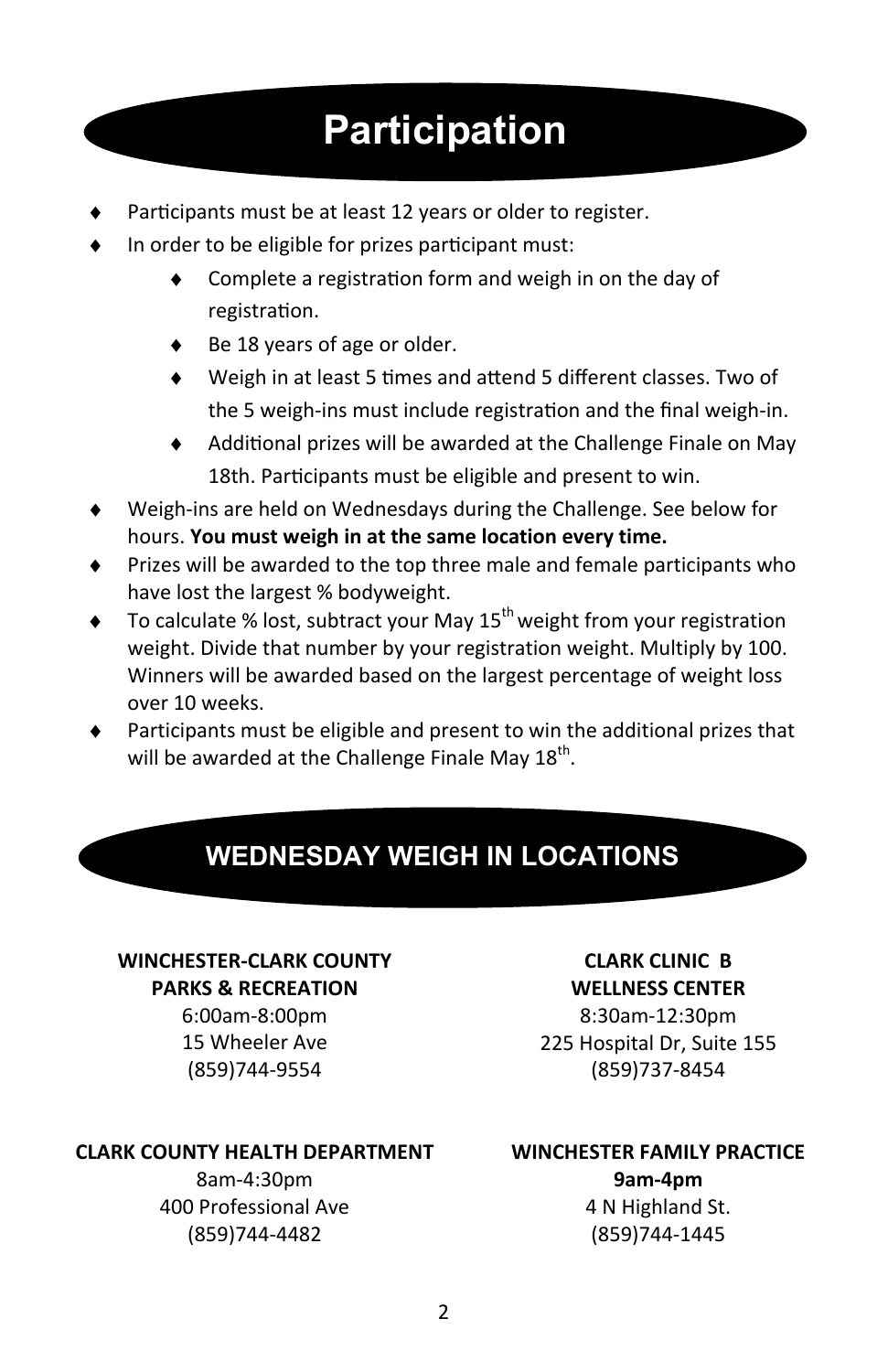

*Unless otherwise indicated, all offers are valid February 27th—May 15th* 

**Cairn Coffee House**  17 South Main Street www.cairncoffee.com 859-737-2000 **Present Wellness Challenge card for 10% off coffee & \$1.00 off salads** 

**Champions NutriƟon**  1103 Pioneer Drive 859-365-8679 **Present Wellness Challenge card for \$2.00 off the Champions Special** 

**Full Circle Market**  240 Redwing Drive www.fullcirclemarket.com 859-744-3008 **Pick up discount card at Full Circle Market** 

**Gaunce's Deli and Café**  853 Bypass Road www.gaunces.com 859-744-8664 **Present Wellness Challenge card for \$1.00 off salads** 

**Jimmy John's**  2 Carol Road www.jimmyjohns.com 859-385-4187 **Present Wellness Challenge card for 10% off purchase**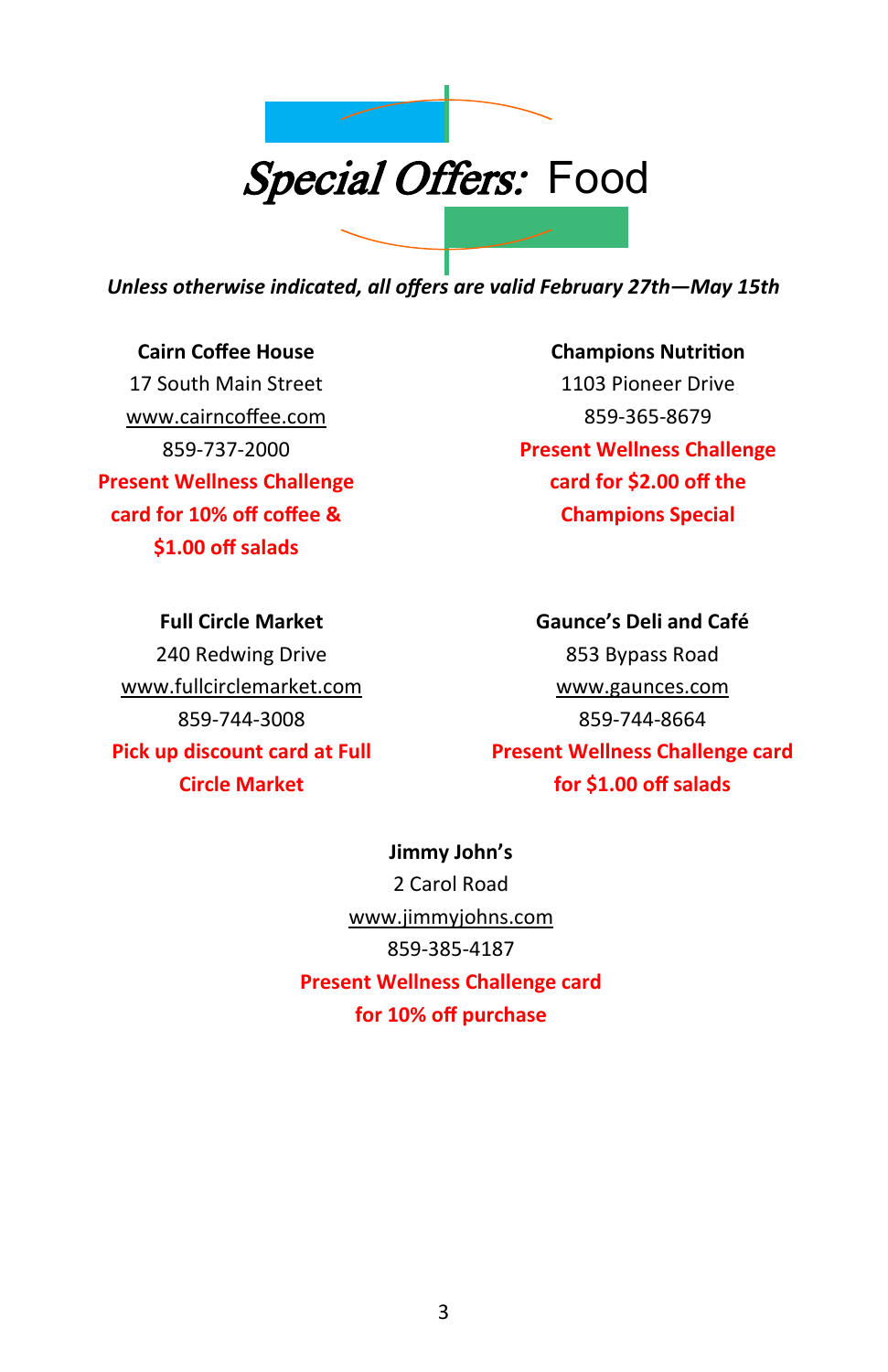

## **Cross Fit Strode Station**

4793 SUITE A ROCKWELL ROAD https://crossfitstrodestation.com

∗ Join us on Saturday's @ 9AM for Community Cross Fit. Present your Challenge Participant card to receive your Cross Fit punch card that is good for 10 free classes! For more information call (502) 694-0588.

**SATURDAY** 9:00am Community CrossFit

## **The OM Place**

#### 815 QUISENBERRY LANE

#### www.theomplace.net

New visitors receive 5 FREE CLASSES from those listed below. Present Wellness Challenge Card the first time at the studio, and we will create an account for 5 classes to be used throughout the Challenge.

| <b>MONDAY</b> | $6:00-7:00$ pm | Yoga Basics |
|---------------|----------------|-------------|
| TUESDAY       | $6:00-7:00$ pm | OM fit      |
| THURSDAY      | $6:00-7:00$ pm | Yoga Basics |

- ∗ *Yoga Basics: This introductory yoga class is perfect for those new to yoga or those looking for a relaxing stretch at the end of a long day.*
- ∗ *OM fit is a low-impact, high-energy workout that combines agility, cardio, resistance training, and core work to build and tone muscle while burning fat and calories.*

## **The Traveling Trail Wednesday Lunch Walk**

2020 BYPASS ROAD PARKING LOT LOCATED OFF BYPASS ROAD Get out of the office during lunch and go for a walk!! Every Wednesday during the Challenge at 12:00pm join environmental educator Erin Sliney for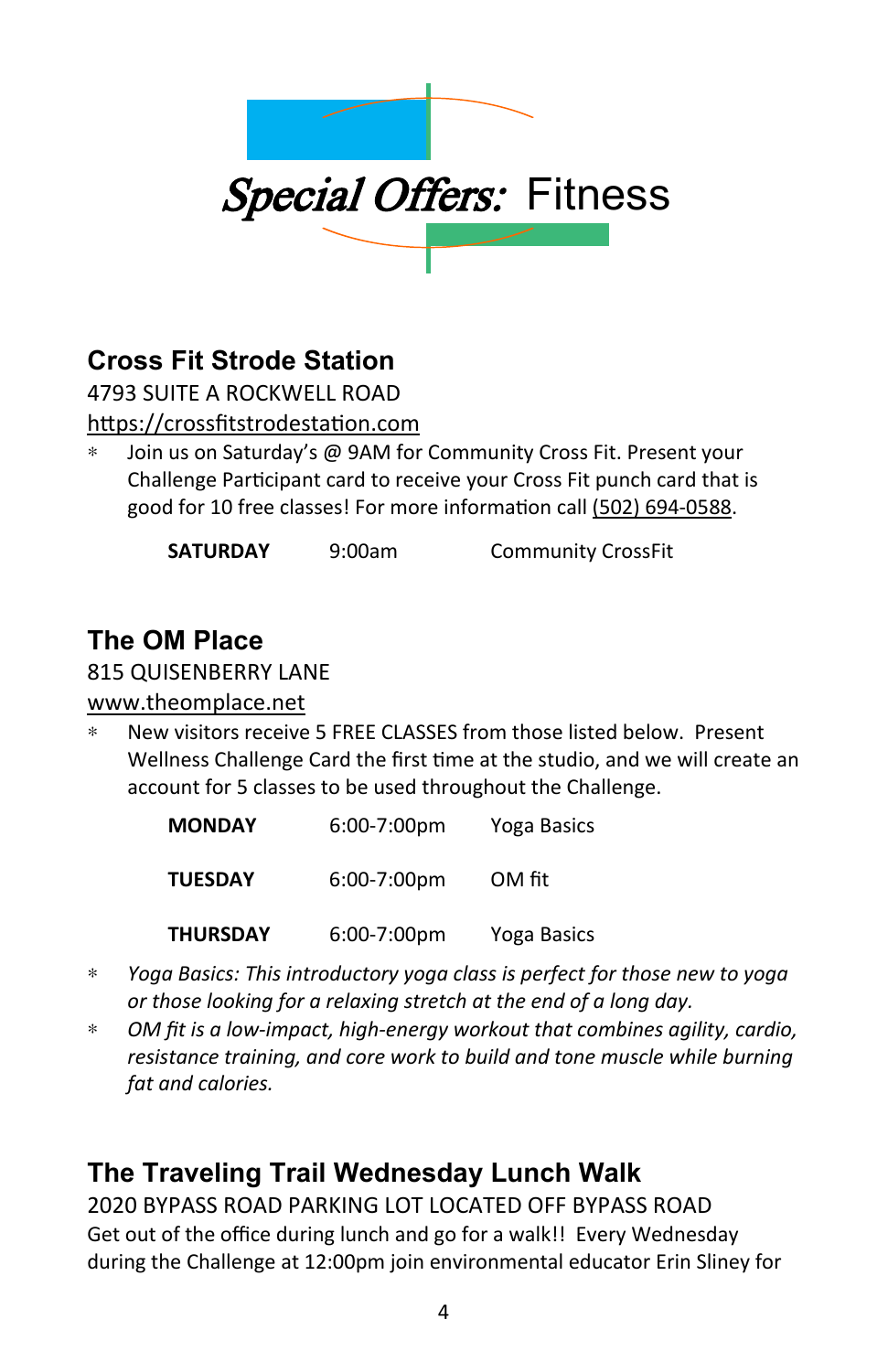light stretches and a pleasant 1-mile (or more!) stroll on this scenic mowed path. For questions, contact esliney@clarkambition.org.

#### Winchester-Clark County Parks and Recreation (WCCPR) 15 WHEELER AVE

www.winchesterparksandrec.org

- ∗ Wellness Challenge ParƟcipants receive access to mulƟple free fitness classes and free fitness room orientations. See list of free classes below.
- ∗ Childwatch available to Wellness Challenge parƟcipants for children ages 1-12 years. Cost: \$2 for first child, \$1 each additional child for up to 2 hrs.

| <b>MONDAY</b>                    | $9:30$ a.m.<br>5:15 p.m.<br>6:15 p.m.                                | <b>SILVER SNEAKERS</b><br>ZUMBA<br><b>BOOTCAMP</b>                                                                                                          |
|----------------------------------|----------------------------------------------------------------------|-------------------------------------------------------------------------------------------------------------------------------------------------------------|
| <b>TUESDAY</b>                   | 9:00 a.m.<br>10:00 a.m.<br>5:15 p.m.<br>6:30 p.m.                    | <b>TRX GROUP</b><br><b>SILVER SNEAKERS</b><br>11:15 a.m. SILVER SNEAKERS YOGA<br><b>ZUMBA</b><br><b>FITNESS ROOM ORIENTATION</b><br>(Sign up at front desk) |
| <b>WEDNESDAY</b>                 | 9:00 a.m.<br>9:30 a.m.<br>10:30 a.m.<br>5:15 p.m.                    | <b>TRX GROUP</b><br><b>SILVER SNEAKERS</b><br>SILVER SNEAKERS CARDIO<br><b>ZUMBA</b>                                                                        |
| <b>THURSDAY</b>                  | 6:00 a.m. GROUP TRX<br>9:00 a.m. TRX GROUP<br>4:15 p.m.<br>5:15 p.m. | 10:00 a.m. SILVER SNEAKERS<br>TRX GROUP<br>ZUMBA                                                                                                            |
| <b>FRIDAY</b><br><b>SATURDAY</b> | 9:00 a.m. BEGINNING TRX<br>9:00 a.m. BOOTCAMP<br>10:00 a.m.          | 9:30 a.m. SILVER SNEAKERS<br><b>ZUMBA</b>                                                                                                                   |

∗ Want access to ALL classes, fitness room and pools? Wellness Challenge Participants who have **NOT** been members of our facility for the past 6 months can purchase a \$50 Challenge Membership to Parks and Rec, valid from the date of purchase through May 15th. Membership includes full access to the facility and fitness classes. **Cost \$50**.

#### **WholyFit - Gentle Body Power and Fusion Classes** CALVARY CHRISTIAN CHURCH, 15 REDWING DR

www.facebook.com/winchesterWholyfit

∗ Beginning March 6th, receive 5 free classes on Mondays and 5 free classes on Thursdays. Classes held in the chapel at Calvary Christian Church's Redwing campus, 6:30—7:30pm. Enter through Entrance E. Present your Wellness Challenge card at your first visit to receive your punch card. For more information visit our Facebook page or contact Kym Pelfrey at (859)-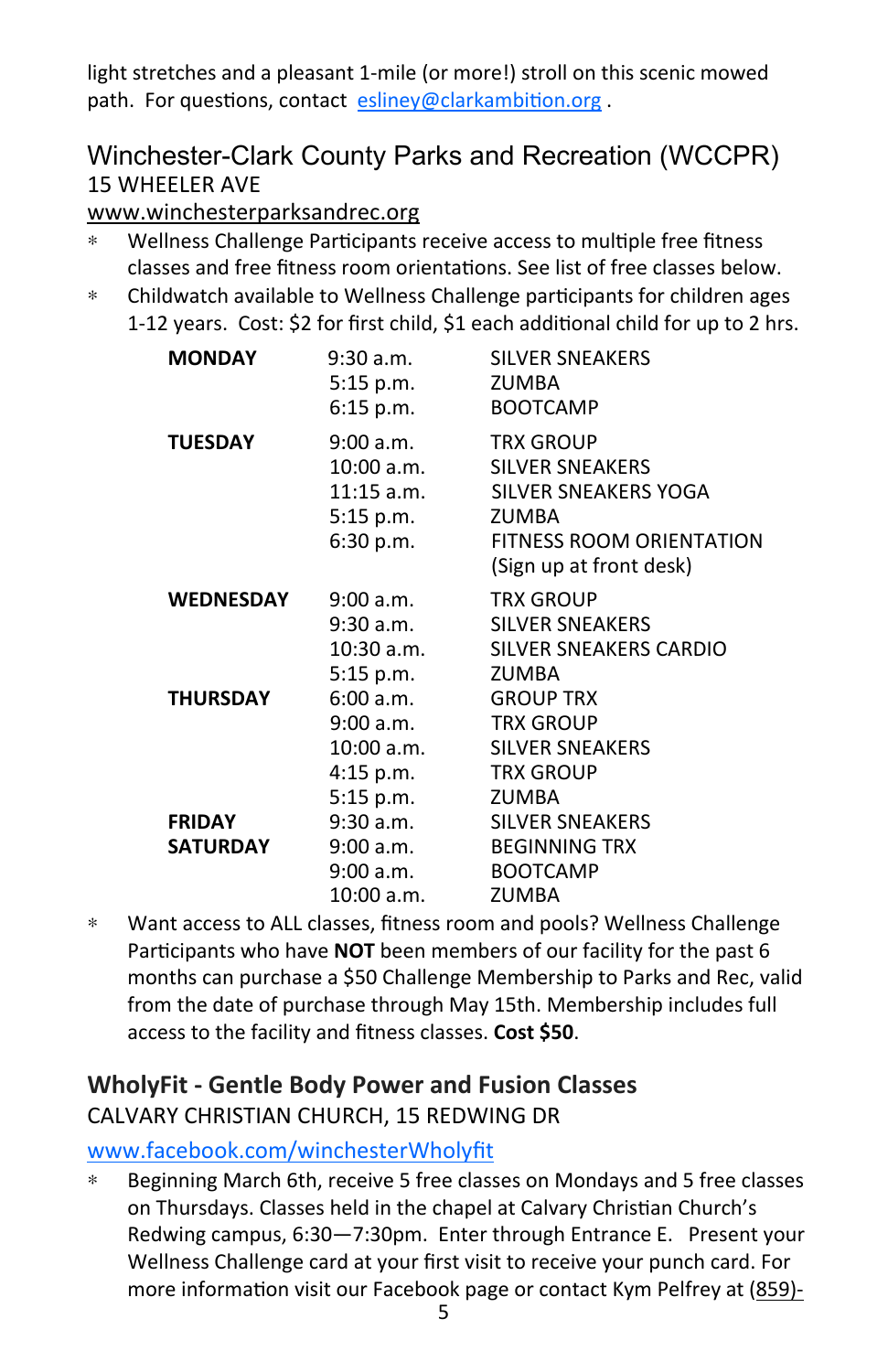576-9561 or by email at kympelfrey@wholyfit.org. (Be sure to put Wellness Challenge in the subject line!)

#### Winchester Run-Walk Club

9 WEST LEXINGTON AVE (meets at Engine House Deli) www.facebook.com/WinchesterRunWalk

Join fellow runners and walkers for downtown exploration while getting exercise. The weekly run-walk begins and ends at the Engine House Deli and Pub Thursday evenings any time between 5:00 and 7:00. From there, run or walk on one of our suggested courses or choose your own adventure. Keep coming back for the company, food/drink and milestone awards, starting with a stylish t-shirt with your 5th run-walk. Starts Thursday, March  $7^{\text{th}}$ !! For questions, email

#### winchester.run.walk@gmail.com.



#### **Clark County Public Library**

Visit the Clark County Public Library during The Challenge and we'll help you achieve Wellness success. The Library has resources related to fitness, health, nutrition, mindfulness, yoga, running, Zumba and much more. Sample materials will be on display at the front of the Library during The Wellness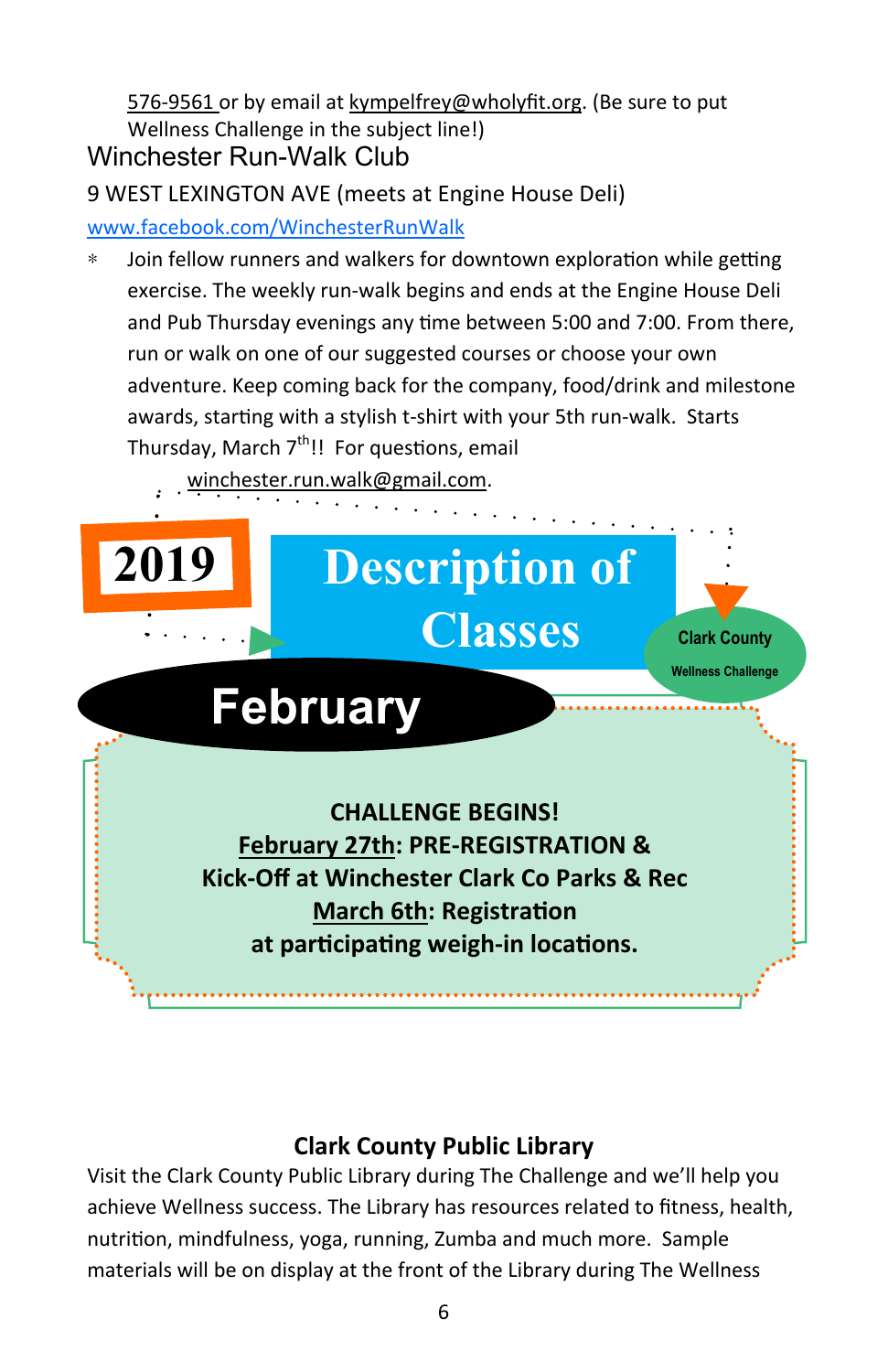# **March**

## March 2, 10:00-11:00am **Check Yo'Self: Understanding WHY You Keep Getting Hurt and How Injuries Happen**

Join Ryan Shelton, Physical Therapist and Owner of PhilanthroPT, as he teaches you how to be your own movement doctor. Learn how major joints in the body contribute to movement and exercise, how to self-assess your own flexibility/strength, and where to look if exercise becomes painful. Most people can treat their own aches and pains - the first step is knowing where to start. WCCPR, 15 WHEELER AVE

#### March 7, 6:30pm

#### **Self-Defense Class**

Join backcountry skills instructor Craig Caudill from the Nature Reliance School as he guides participants in Avoidance, Awareness, and Physical Defense strategies of self-defense. This will be an incredibly active anaerobic workout so come ready to work. We will take several breaks to catch your breath and to discuss how to bulletproof your mind so you can avoid physical assault before it happens. WCCPR, COLLEGE PARK GYM, 15 WHEELER AVE

#### March 9, 10am

#### **Safety & Nature Awareness Walk**

Also a professional backcountry skills instructor, join Craig Caudill from the Nature Reliance School as he leads participants in safety and awareness tips for the outdoors. The class will start indoors at College Park Gym with a look at the mindset, skills and gear you need to enrich your life by walking, hiking, backpacking and taking in all the outdoors has to offer. We will then progress to see the rich amount of inspiring things in nature that you can find in the suburban setting of College Park. You will be amazed at how much you have been missing and will learn how to avoid missing it any longer for your next hike. WCCPR, COLLEGE PARK GYM, 15 WHEELER AVE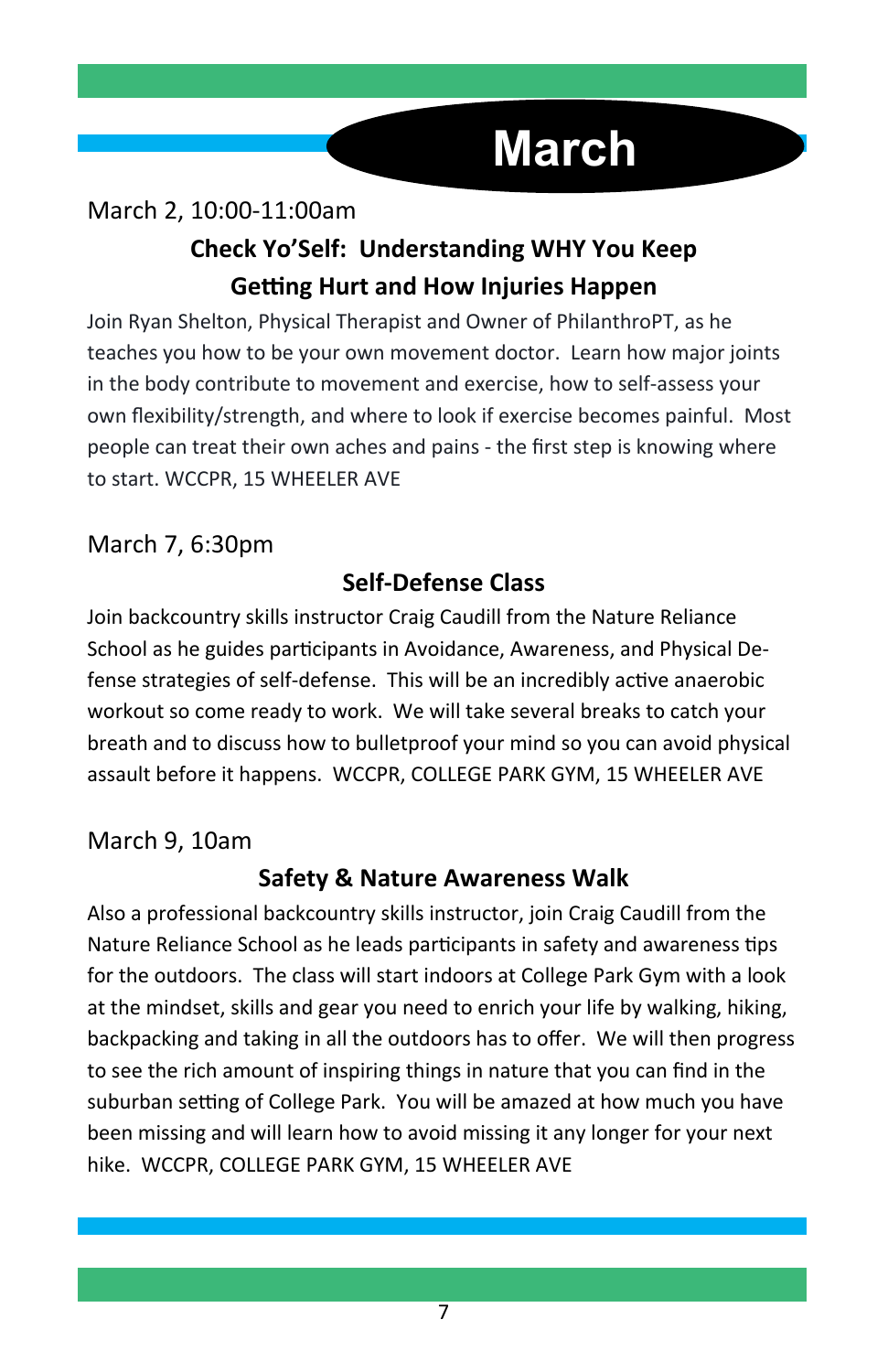#### March 11, 18, 25 12:00-1:00pm

#### **Healthy Choices for Every Body Series**

The Healthy Choice for Every Body series is designed to educate the whole family with new ways to eat healthy and exercise for maintaining a healthy lifestyle. Each lesson of this series will include a recipe demonstration and tips on topics such as meal planning, eating better on a budget, and weight management. There will be drawings and prizes for participation. Pre-registration **is required** by calling the extension office at (859)-744-4682. Taught by Nutrition Education Program Assistant Sandy Kennedy. **(Series Repeats in April).** CLARK CO COOP EXTENSION OFFICE, 1400 FORTUNE DR

#### March 11, 6:00pm

#### **Running into BeƩer Fitness**

Are you a runner or interested in beginning to run as a form of exercise? This class will teach you how to safely begin or progress a running program so that you can meet your fitness goals, as well as different exercises to improve your strength and mobility to reduce your risk for injury. Instruction will be handson and people of all activity levels are welcome. **Registration required**. Max number = 10. Class 1.5-2 hrs. Call (859)-385-4888 to reserve your spot. RESILI-ENCE PHYSICAL THERAPY, 1932 BYPASS RD

#### March 12, 5:30-6:30pm

#### **The Keto Bandwagon**

Come learn what it means to get your body into ketosis for weight loss. The keto bandwagon is so much more than high fat! It's also about low carb, no sugar, eating clean and intermittent fasting! If you'd like to learn more about all these things, join us! Includes tastings and recipes. **Register** by calling (859)-744-3008. Class limit: 12 people. Offered again March 15 and March 23. FULL CIRCLE MARKET, 240 REDWING DR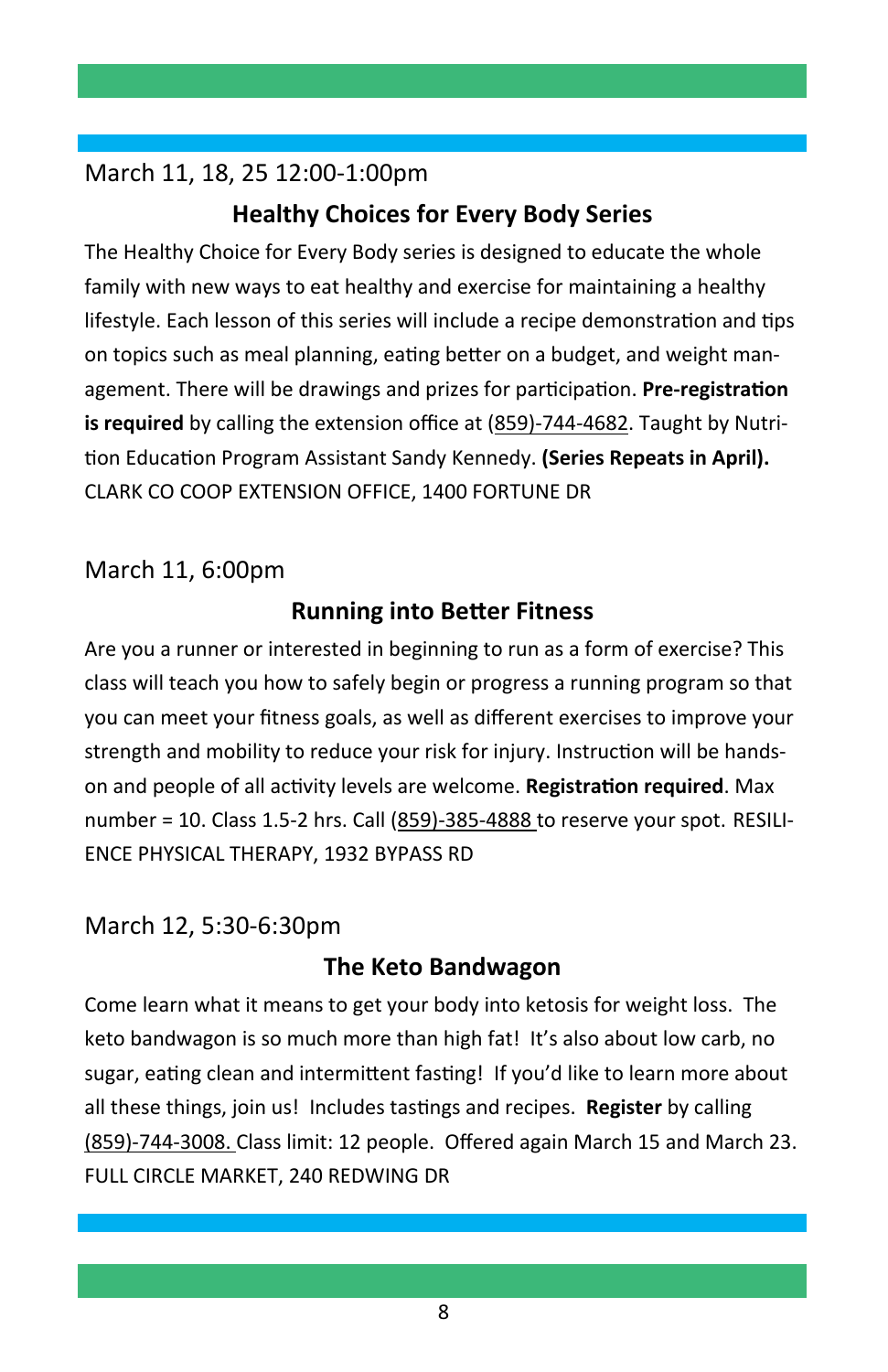#### March 12, 6:00-7:30pm

#### **Intro to Smart Cycling**

Become a safer, more confident bicycle rider with this short safety course pro vided by Walk-Bike Clark County. Learn about parts of a bike, essential equipment, and how to safely and comfortably ride in various traffic conditions, terrain and climates. Course taught by a League Certified Instructor. Learn to be a better cyclist and to share the road. For questions email bpac@ccgisonline.com. CLARK CO PUBLIC LIBRARY, 370 S BURNS AVE

#### March 12, 6:00pm

### **Eating Healthy Using the Instant Pot<sup>™</sup>**

Want to eat better but feel like you don't have time to make healthy meals? Join Family and Consumer Science Agent Shonda Johnston to learn the basics of how an electric pressure cooker (like an Instant Pot  $TM$ ) works and see how this appliance can make cooking nutritious meals easier. Includes hands-on demonstration of meal prep, recipe tastings, and drawings for recipe books and other prizes. Pre-registration is required by calling (859)-744-4682. CLARK CO COOP EXTENSION OFFICE, 1400 FORTUNE DR

March 13, 6:30 – 7:30 p.m.

#### **Walking the Walk:**

#### **Lifestyles for ConƟnued Health and Wellness**

A panel of Winchester-Parks and Recreation fitness instructors and members will share their weight loss stories with you, including the varied routes through which they were able to maintain weight loss success. Participants will be able to ask questions and share thoughts on options, goal setting, and more. WCCPR, 15 WHEELER AVE

#### March 15, 12:30-1:30pm

#### **The Keto Bandwagon**

See full description on March 12th. Includes tastings and recipes. **Register** by calling (859)-744-3008. Class limit: 12 people. Offered again March 23rd with no class limit. FULL CIRCLE MARKET, 240 REDWING DR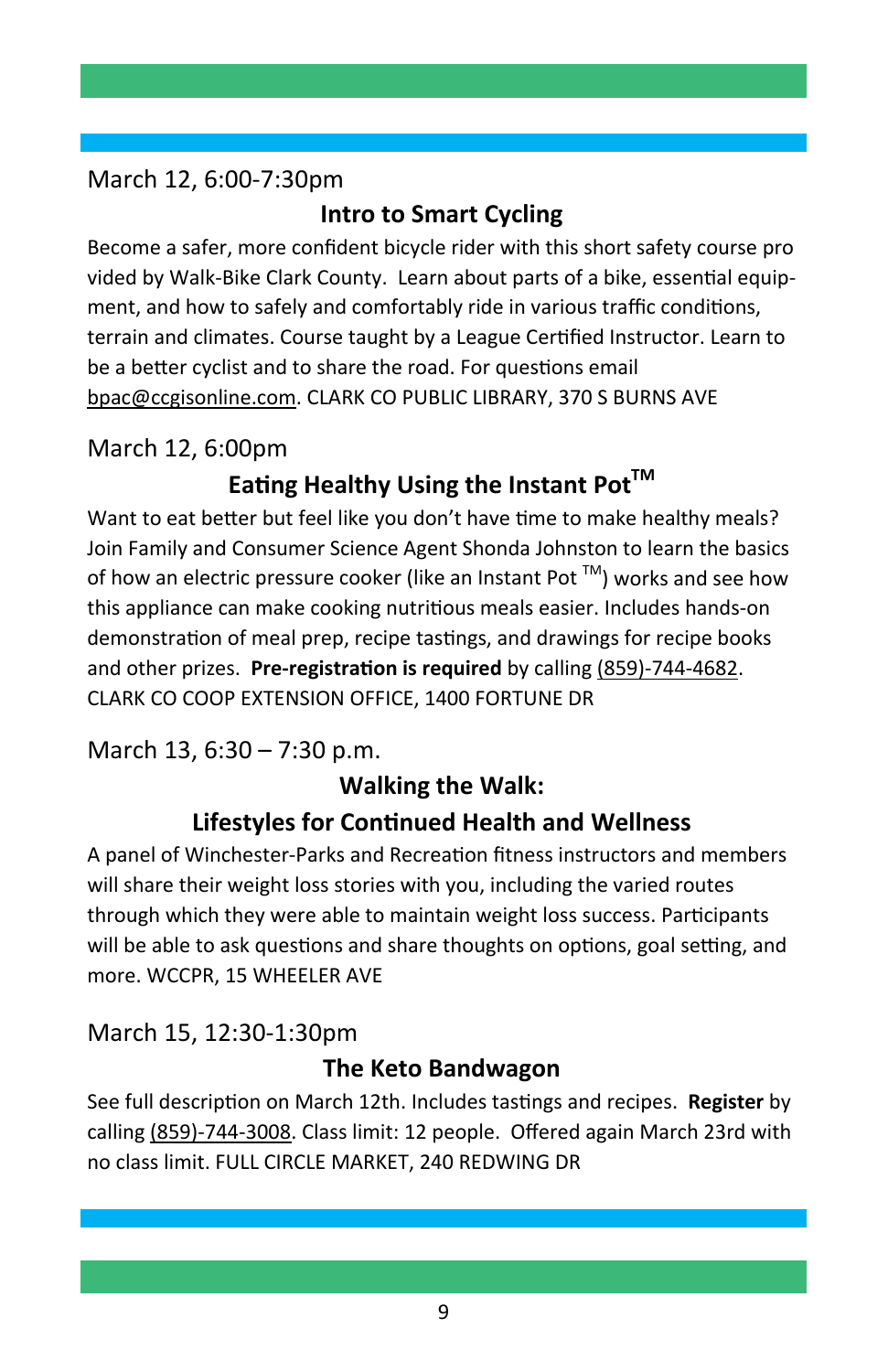#### March 16, 10:00am

#### **Guided Bicycle Tour**

Enjoy a leisurely bicycle ride through the alleys around College Park. You may bring your own bicycle. Bicycles, helmets, and children's trailers are available on-site. If you are planning to borrow a bicycle, arrive at 9:30am, so you can be properly fitted. Hosted by Walk-Bike Clark County. For questions email bpac@ccgisonline.com. WCCPR, 15 WHEELER AVE.

#### March 16, 2:00-3:00pm

### **Treat Yo'Self: Taking Care of Your OWN Body**

Join Ryan Shelton, Physical Therapist and Owner of PhilanthroPT, as he teaches you the basic principles of movement, exercise, and physical therapy. When is it appropriate to push through pain and when it's best to rest? How can movement and exercise be used to treat aches and pains? Come learn as you continue your wellness journey. This class is perfect for anyone interested in learning how to handle the unexpected consequences of getting active and staying active.

WCCPR, 15 WHEELER AVE

#### March 18, 12:00-1:00pm

### **Healthy Choices for Every Body Series**

See March 11th for class description, meeting location and required preregistration information.

#### March 18, 6:00pm

#### **How to Conquer Low Back Pain in the Pursuit of Wellness**

Low back pain can be a major limiting factor for many individuals pursuing fitness and wellness. Let our team teach you how to overcome this challenge and get back to the activities you enjoy! This class will show you how to decrease your pain and exercise safely. Max number= 10. 1-1.5 hours. **Call** (859)-385- 4888 to **reserve your spot**. RESILIENCE PHYSICAL THERAPY, 1932 BYPASS RD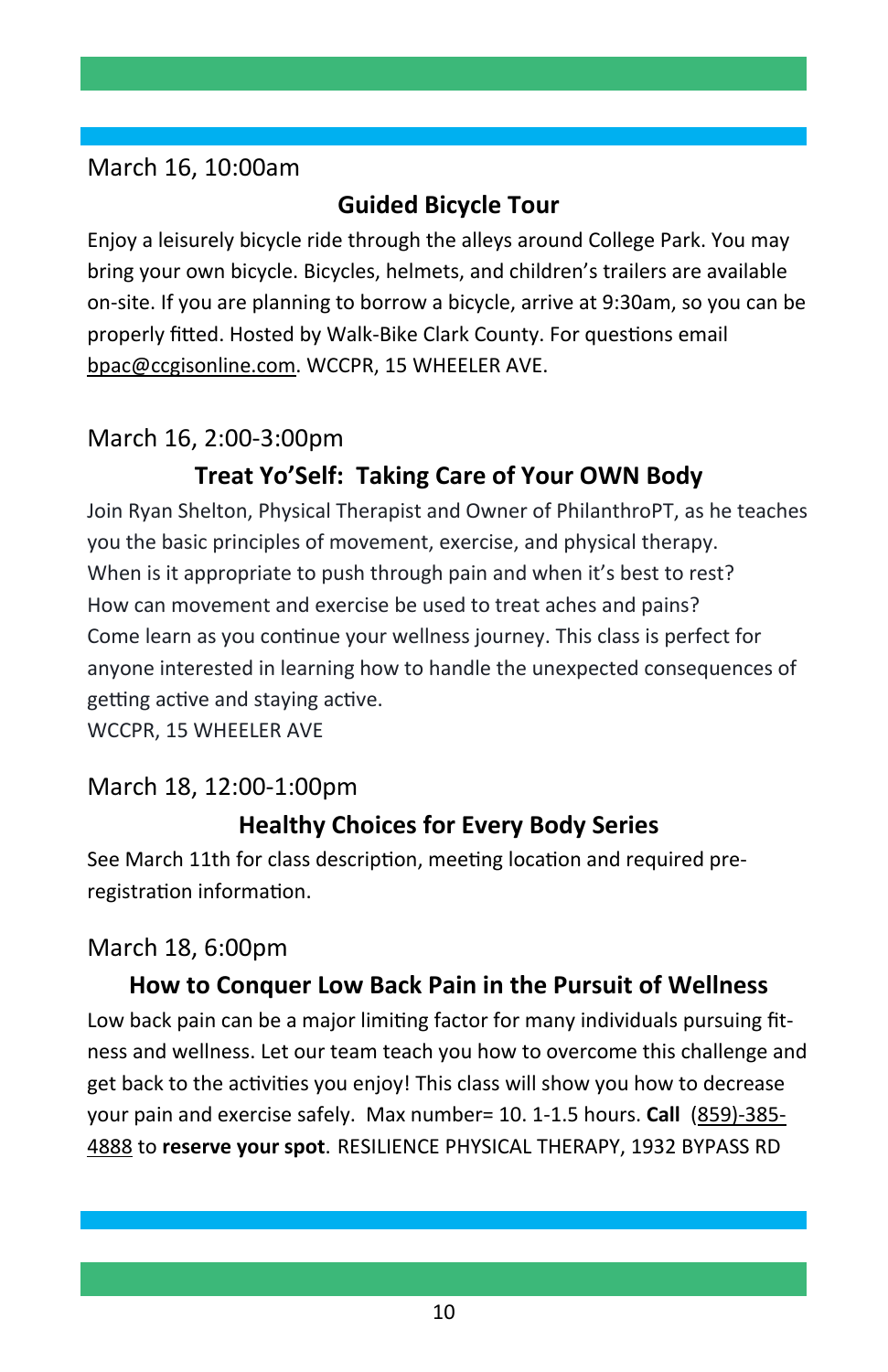#### March 19, 10:00am-12:30pm

#### **Family and Friends CPR American Heart Association**

The American Heart Association's Family and Friends CPR course teaches the lifesaving skills of adult Hands-Only CPR, adult CPR with breaths, child CPR, adult and child AED use, infant CPR, and choking relief for adults, children, and infants. This course is intended for anyone who wants to learn CPR. **To register** call (859) 556-5913 or e-mail at skinnovations4u@gmail.com. SKINNOVATIONS INC. 501 W LEXINGTON AVE

#### March 19, 5:00-7:00pm

#### **Mobility Screening**

Join KORT Physical Therapy Winchester for complimentary consultations and free mobility screens! Having pain? Sit down with a physical therapist one-on -one for a consultation. Not having pain? Come in for a free mobility screen to assess your movement. Call (859)-744-4411 to schedule a time. KORT PHYSICAL THERAPY, 1547 BYPASS RD

#### March 19, 5:30-6:30pm

#### **The Scoop on Protein Powders**

Want to incorporate protein powders into quick smoothies and meal replacement drinks? We'll cover whey protein, plant based proteins (such as pea and rice), as well as bone broth protein. Includes tasƟngs and recipes. **Register** by calling (859)-744-3008. Class limit: 12 people. Offered again March 22nd and 23rd. FULL CIRCLE MARKET, 240 REDWING DR

#### March 19, 6:30pm

#### **Hunting 101 Workshop**

Hunting wild game requires a level of physical fitness to pursue game, and allows a chance to enjoy nature's beauty, and if you are successful, a fresh, healthy protein source...wild game meat! This workshop provides an overview of outdoor stewardship, ethics, and woodsmanship. Learn to get started in the sport of hunts, resources available for the beginning hunter, & some small habitat improvements to make a huge difference to your property's wildlife population. Pre-registration is required-call (859)-744-4682. before March 18<sup>th</sup>. CLARK CO COOP EXTENSION OFFICE, 1400 FORTUNE DR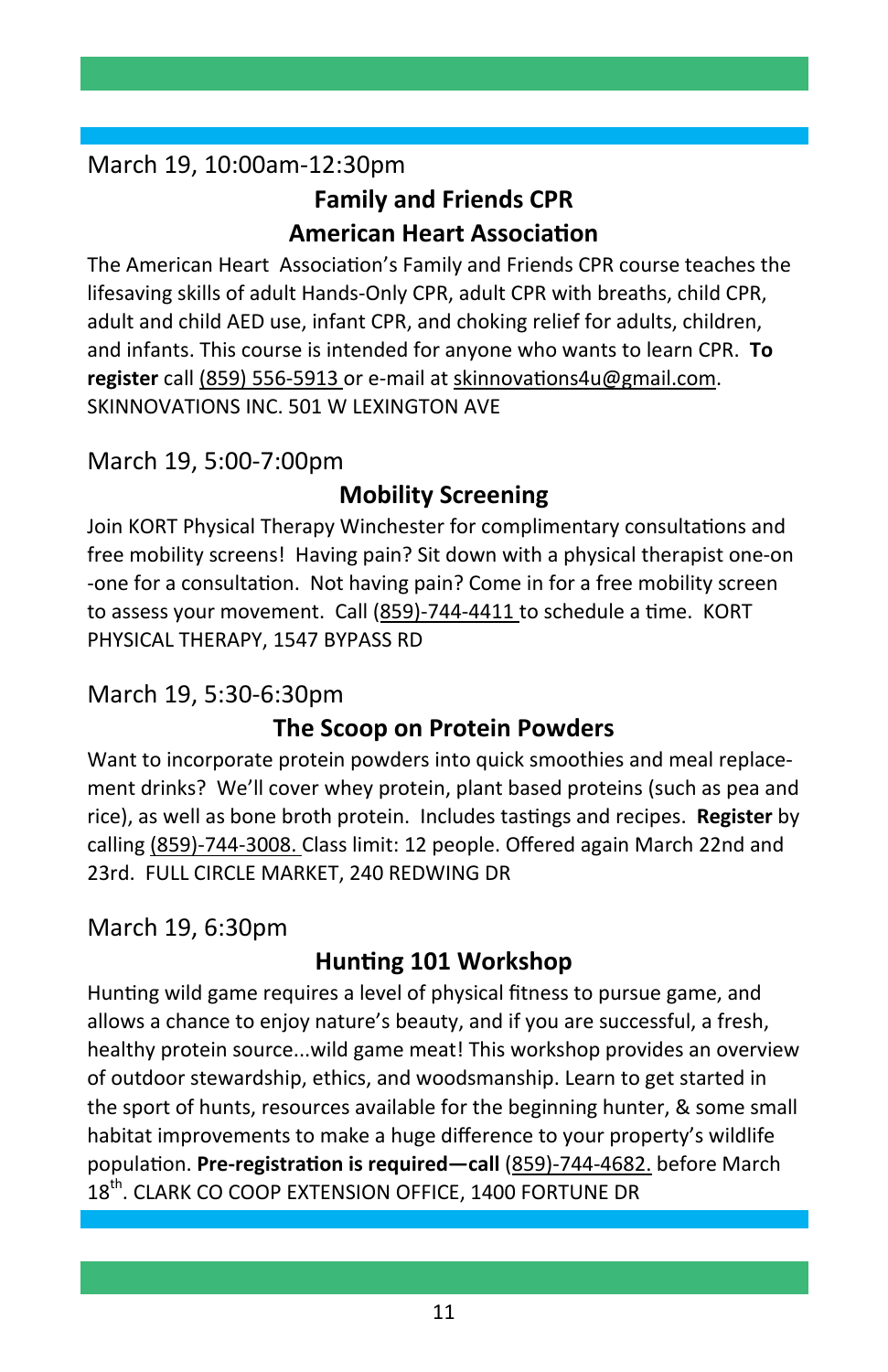#### March 21, 5:30-6:30pm

**How to Use Journaling to Boost Your Wellness Success**  Studies show that journaling behavior provides more lasting results. Mayo Clinic Wellness Coach Gina Lang offers tips and tricks to start your journal. Call (859)-771-6033 or email gina.lang@gmail.com to register for the class. **Registration Required.** Each person will receive a simple starter journal to jumpstart success! Provided by Day One. WCCPR, 15 WHEELER AVE

#### March 21, 6:00-7:00pm

#### **Diabetes Support Group**

If you have diabetes, getting support is very important. Connecting with others who have diabetes can help you stay motivated to take care of yourself by offering both practical and personal support. According to a 2012 study in Diabetes Research and Clinical Practice, those with diabetes who attend support groups are more successful at maintaining, or even improving, their health. Join others to discuss ways to gain better health outcomes! For both Type I and Type II, alike. CLARK CO HEALTH DEPARTMENT, 400 PROFESSIONAL AVE

### March 22, 12:30-1:30pm

#### **The Scoop on Protein Powders**

See full description on March 19th. Includes tastings and recipes. Register by calling (859)-744-3008. Class limit: 12 people. Offered again March 23rd. FULL CIRCLE MARKET, 240 REDWING DR

#### March 23, 12:30-1:30pm

#### **The Scoop on Protein Powders**

See full description on March 19th. Includes tastings and recipes. Register by calling (859)-744-3008. NO Class Limit. FULL CIRCLE MARKET, 240 REDWING DR

#### March 23, 3:00-4:00pm

#### **The Keto Bandwagon**

See full description on March 12th. Includes tastings and recipes. **Register** by calling (859)-744-3008. No Class Limit. FULL CIRCLE MARKET, 240 REDWING DRIVE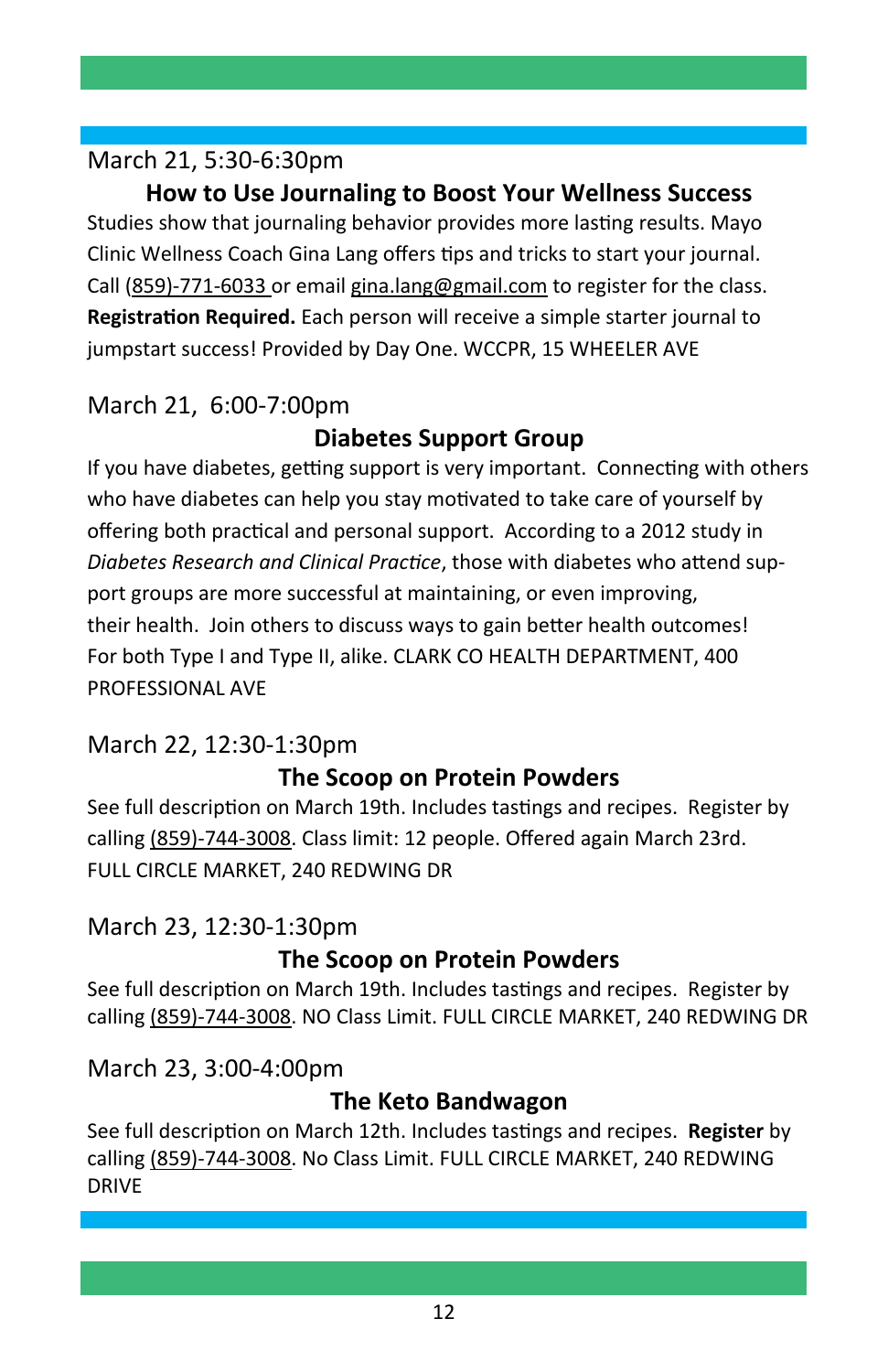#### March 24, 9:00am

#### **Long Hike at Lower Howard's Creek**

Explore the Salt Spring Trace to the North Fork of the Preserve. This moderately strenuous hike begins at the John Holder Trail behind Halls on the River. **To RSVP**, contact Karis Pumphrey at (859)-806-2466. 1225 ATHENS-BOONESBORO RD

#### March 25, 12:00-1:00pm

#### **Healthy Choices for Every Body Series**

See March 11th for class description, meeting location and required preregistration information.

March 25, 6:00pm

#### **Pain Free Core Training**

Developing a strong and healthy midsection can be difficult without the right approach. This class will teach how to properly train your core in a safe, effective manner, how the middle of our body works together to improve function, safe training positions, and the importance of breathing patterns. Instruction is hands on and includes an overview of what constitutes the "core." Max number= 10. 1-1.5 hours. Call (859)-385-4888 to **reserve your spot**. RESILIENCE PHYSICAL THERAPY, 1932 BYPASS RD

#### March 26, 6:00pm

#### **Container Gardening**

You don't need a large amount of space to enjoy the benefits of gardening. This session is designed for those that don't have the right conditions, space, or ability for traditional gardening. Learn to choose the right container size, soil media mixture, fertilizing and irrigating, care and maintenance, etc. Registration required by Tuesday, March 19th by calling (859)-744-4682 or by email**, ccarr@uky.edu.** CLARK CO COOP EXTENSION OFFICE, 1400 FORTUNE DR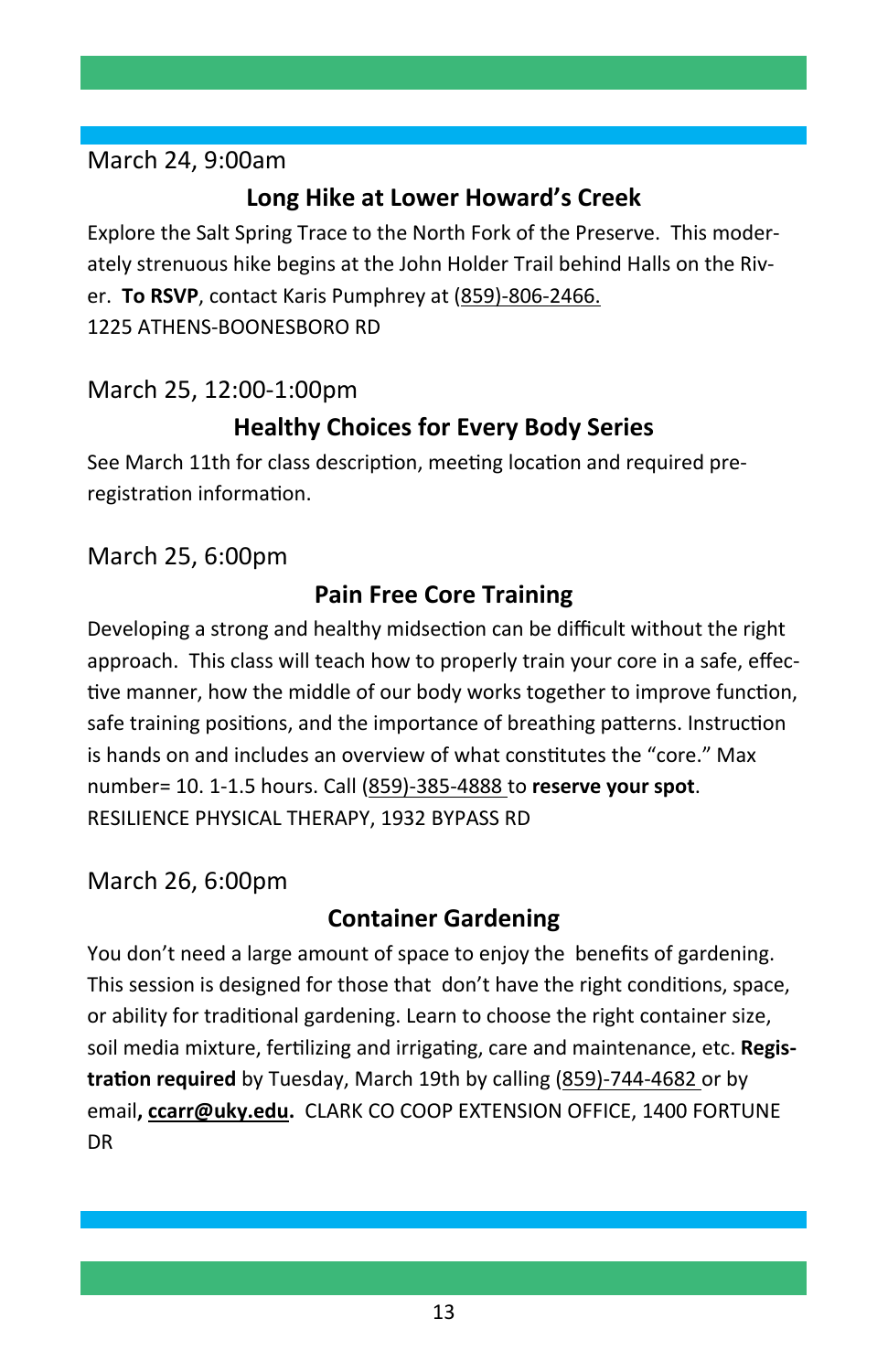#### March 28, 5:30-6:00pm

#### **Understanding Your Metabolism**

Mayo Clinic Wellness Coach, Gina Lang, explains the basics of metabolism and ways to increase yours. Metabolism is individual and there can be up to a 900 calorie difference between the calories each person needs to function. If you have struggled on most weight loss programs, your metabolism may be the culprit. Call (859)-771-6033 or email **gina.lang@gmail.com to register for the class.** Herbal detox tea will be served. Provided by Day One. WCCPR, 15 WHEFLER AVE

#### March 28, 6:00-6:45pm

### **Benefits to EaƟng more Plant Based Foods**

Gina Lang, Mayo Clinic Health and Wellness Coach, will review the benefits of eating more plants in your diet not just for your health but for the environment! Recently Lang finished a plant-based nutrition course taught by Dr. T. Colin Campbell at Cornell University and finds his research so compelling she must share! Call (859)-771-6033 or email **gina.lang@gmail.com to register for the class.** WCCPR, 15 WHEELER AVE

#### March 28, 6:00pm

## **Raised Bed Gardening**

Raised bed gardening has become very popular and beneficial when good garden soils are not available to homeowners. This session will discuss the considerations for establishing, and caring for raised bed gardens and introduce par-Ɵcipants to some special techniques such as straw bale gardening. **Registra-Ɵon required** by Tuesday, March 19—call (859)-744-4682 or email, ccarr@uky.edu. CLARK CO COOP EXTENSION OFFICE, 1400 FORTUNE DR

April 1, 6:30pm

### **Backyard Poultry Basics**

Managing a small poultry flock offers many rewards to the owner including, the physical activity it takes to care for the birds, the fresh food products the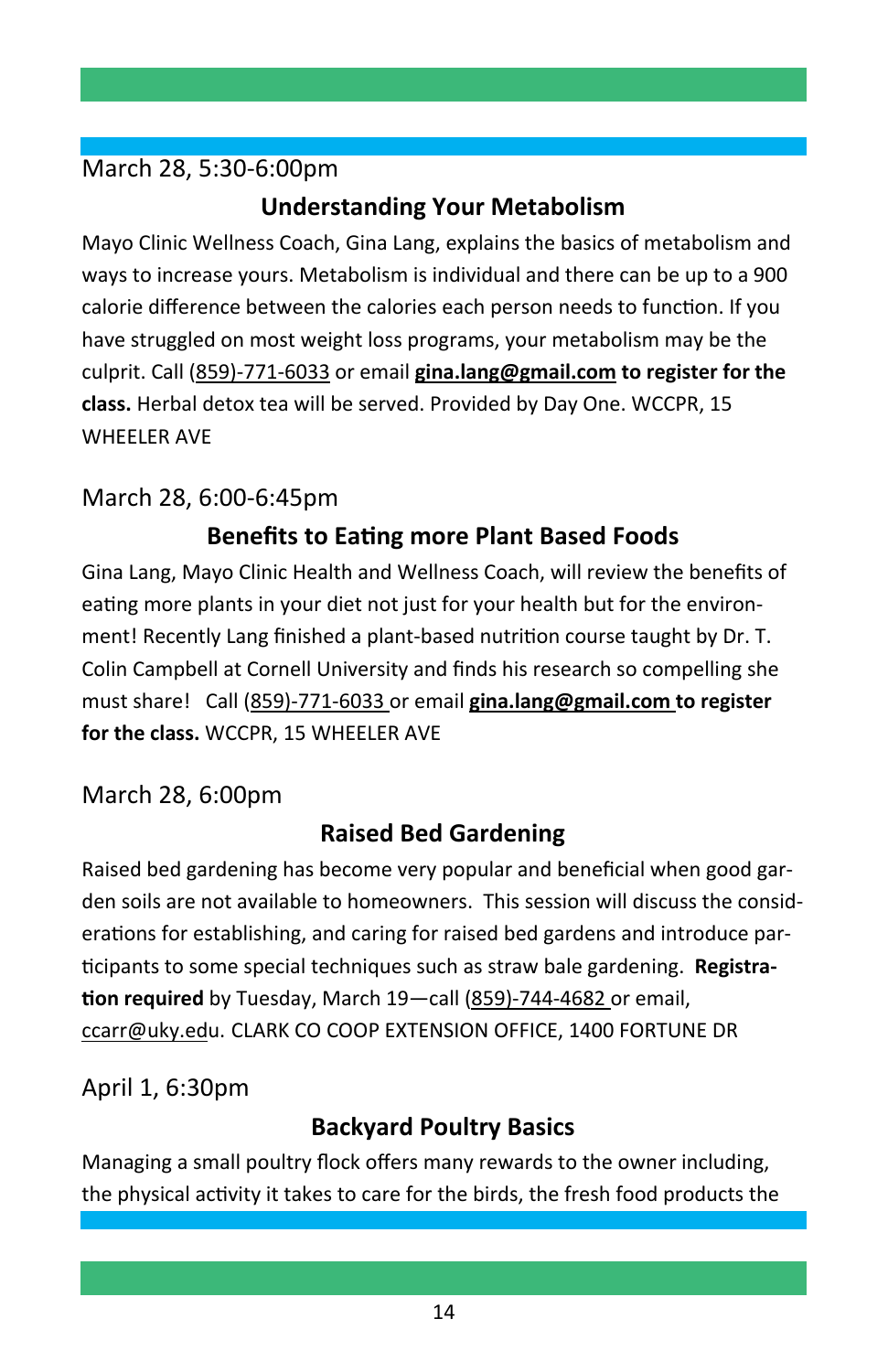# **April**

birds provide, and the rewarding satisfaction of a job well done! This backyard poultry basics class will discuss how to get started with backyard chickens, proper housing, nutrition, and overall care for the animals. **Please RSVP** to the Extension Office by calling (859)-744-4682 before March 29th. CLARK CO COOP EXTENSION OFFICE, 1400 FORTUNE DR

#### April 2, 6:00-7:30pm

#### **Intro to Smart Cycling**

See full description on March 12th. Walk-Bike Clark County presents a short bicycle safety course. Course is taught by a League Certified Instructor. Questions- email bpac@ccgisonline.com. CLARK CO PUBLIC LIBRARY, 370 S BURNS AVE.

April 3, 5:00pm

#### **Grocery Store Tour – Kroger**

Join a Registered Dietitian on a tour to learn how to make healthy food choices, save money, and read food labels to improve wellness. Instructor will be located in the shopping cart area with a clipboard. Class size limited to 8 people. **RSVP at Brynnan.jacobs@lpnt.net** to reserve your spot! KROGER, 1661 BYPASS RD

April 6, 10:00-11:00am

#### **Invest Yo'Self**

#### **Finding Meaning and Purpose for a Healthy Life**

Join Ryan Shelton, Physical Therapist and Owner of PhilanthroPT, as he discusses the hurdles of creating healthy habits. Research shows that incentives are a great motivator and motivation is essential for behavior change. We will discuss how investing in others can help motivate you to reach your fitness and exercise goals. If you are interested in using your new found healthy habits for the benefit of yourself AND Clark County, please come and join the conversation. WCCPR, 15 WHEELER AVE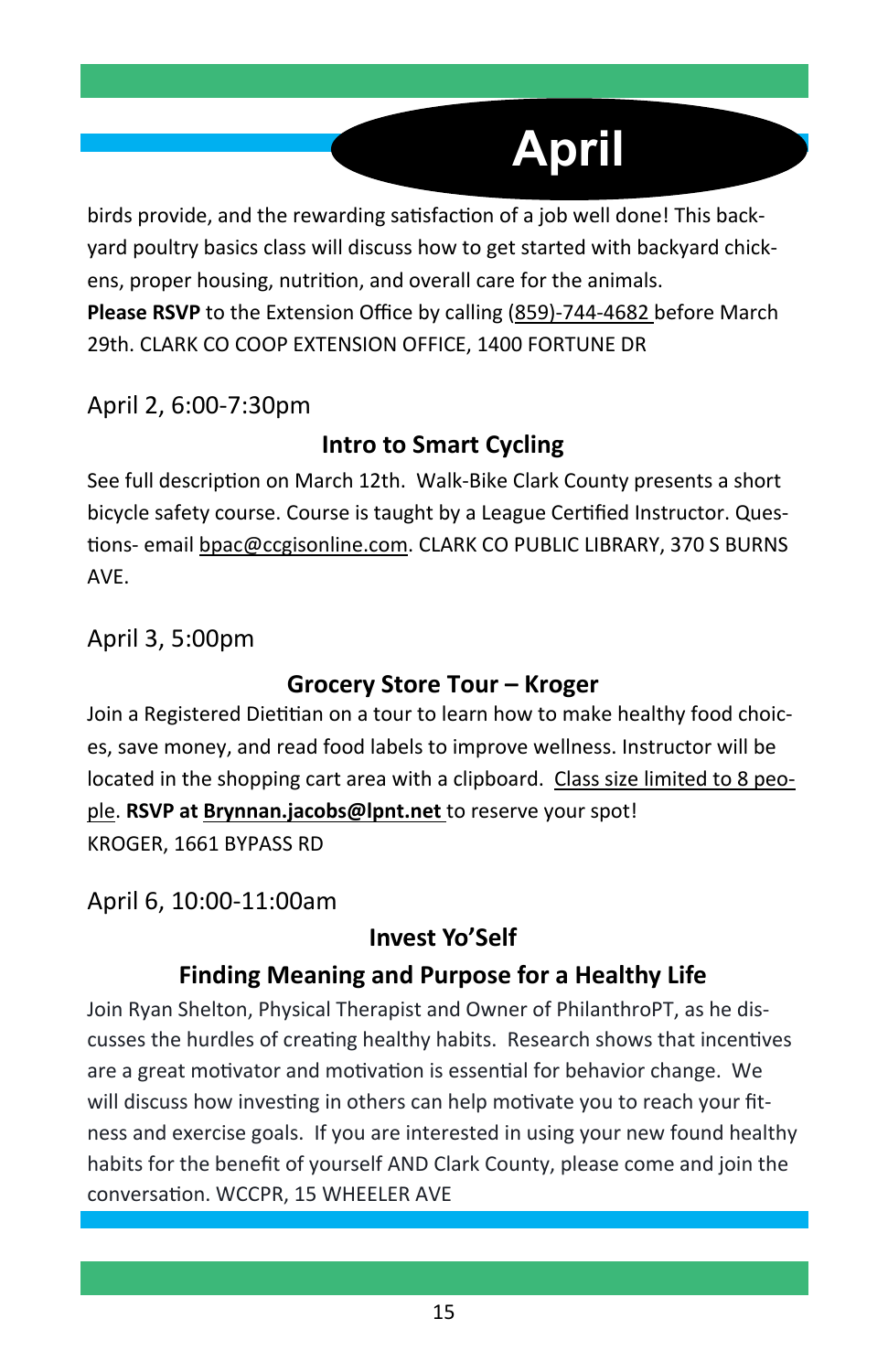#### April 7, 2:00pm

#### **Litter Pick up with WIN**

Join Winchester Inspired by Nature (WIN) for a litter pick up! We'll provide gloves, bags, and hand sanitizer and break off into small groups to pick up around the playground, park grounds, and around the gym. Meet at College Park Pavilion. Direct any questions to WInspiredByNature@gmail.com.

April 9, 6:00pm

#### **Guided Bicycle Tour**

See full description on March 16th. Enjoy a leisurely bicycle ride through the alleys around College Park. If planning to borrow equipment, arrive at 5:30, to be properly fitted. Hosted by Walk-Bike Clark County. For questions email bpac@ccgisonline.com. WCCPR, 15 WHEELER AVE.

#### April 10, 6:30-8:00pm

#### **Whole30**

Heard people talking about the WHOLE30 and wondered what it was? Looked at the program, but didn't know where to start? Come learn about this amazing eating plan from someone who successfully maneuvered the WHOLE30 and is reaping the benefits! It can be life changing! CLARK CO PUBLIC LIBRARY, 370 S BURNS AVE

#### April 11, 6:00pm

#### **Establishing a Meditation Practice for Stress Reduction**

Cindy Reed (LCSW) is a Licensed Clinical Social Worker with a Master's Degree from the UK and 20 years' experience in the field. The breath is used for the intentional and non-judgmental focus of one's attention on what is occurring in the present moment. This can be trained by practice but will always be a practice/no one is mindful all the time. The practice offers a way to break old emotional habits and replace them with more thoughtful and effective patterns. The class itself will be a mix of education and practice and all levels of physical ability are welcome. WCCPR, 15 WHEELER AVE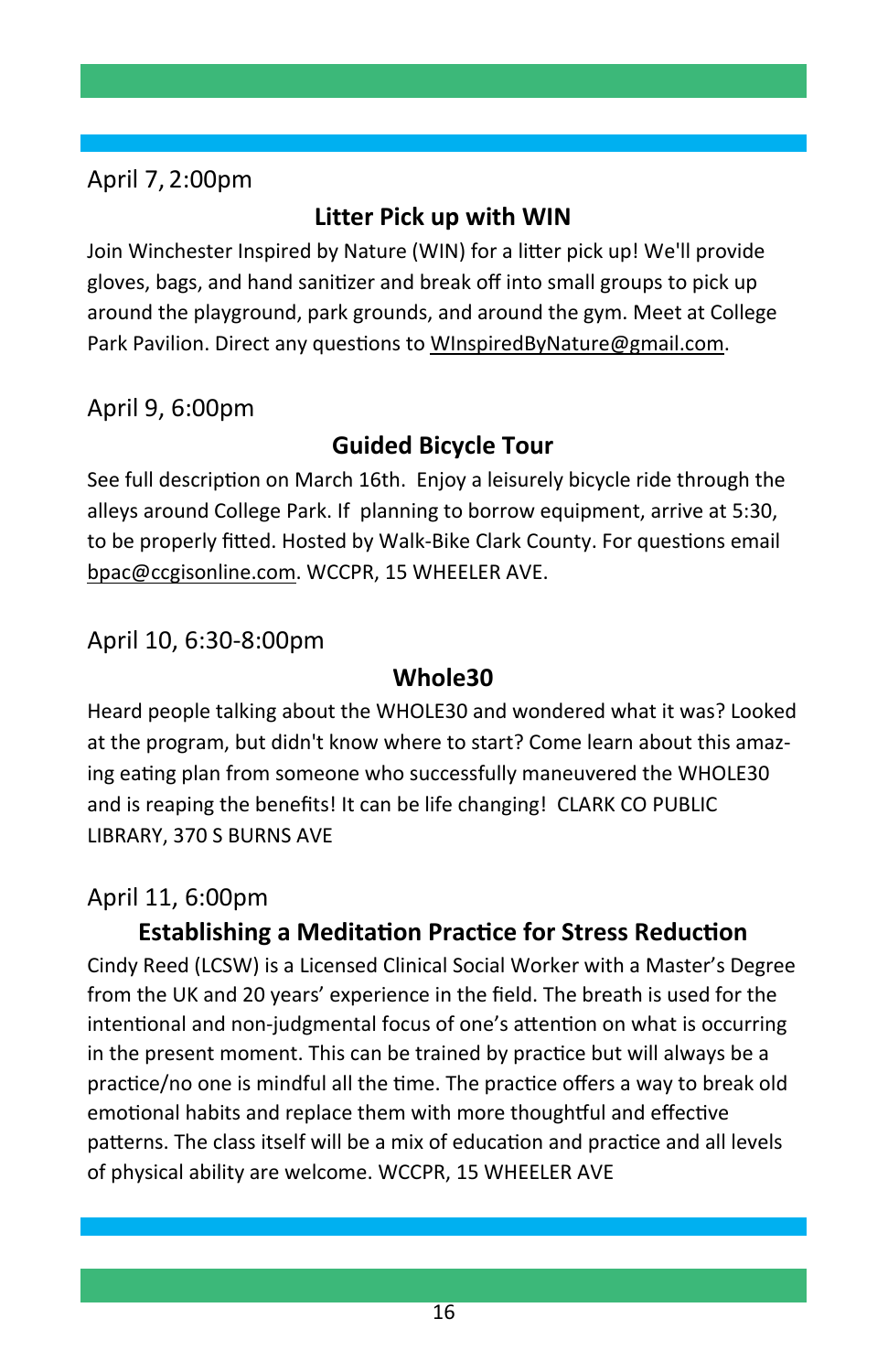#### April 11, 6:00pm

### **Disc Golf Beginners Clinic**

Join us for a Disc Golf Beginners Clinic at Iron Works Disc Golf Course! Welcome to all levels of players, including the earliest beginner! Learn the rules of the game and basic play. Loaner discs will be available to all who attend. Please make sure to wear appropriate clothing and shoes for this cool weather activity! IRON WORKS DISC GOLF COURSE, 4980 IRONWORKS RD

April 12, 10-11am

#### **Grocery Store Tour - Kroger**

Join a registered Dietitian on an hour tour around Kroger to learn how to make healthy food choices, save money, and how to read food labels to improve wellness. Class size limited to four people. Instructor will be in the shopping cart area with a clip board. **Register** by emailing Cara O'Neill at caraj.oneill@ky.gov. KROGER, 1661 BYPASS RD

#### April 13, 10:00-11:30am

#### **Whole30**

Have you heard people talking about the WHOLE30 and wondered what it was? Have you looked at the program, but didn't know where to start? Come and learn about this amazing eating plan from someone who successfully maneuvered the WHOLE30 and is reaping the benefits! It can be life changing! CLARK CO PUBLIC LIBRARY, 370 S BURNS AVE

April 14, 2:00pm

### **Disc Golf Beginners Clinic**

Join us for a Disc Golf Beginners Clinic at Iron Works Disc Golf Course! Welcome to all levels of players, including the earliest beginner! Learn the rules of the game and basic play. Loaner discs will be available to all who attend. Please make sure to wear appropriate clothing and shoes for this cool weather acƟvity! IRON WORKS DISC GOLF COURSE, 4980 IRONWORKS RD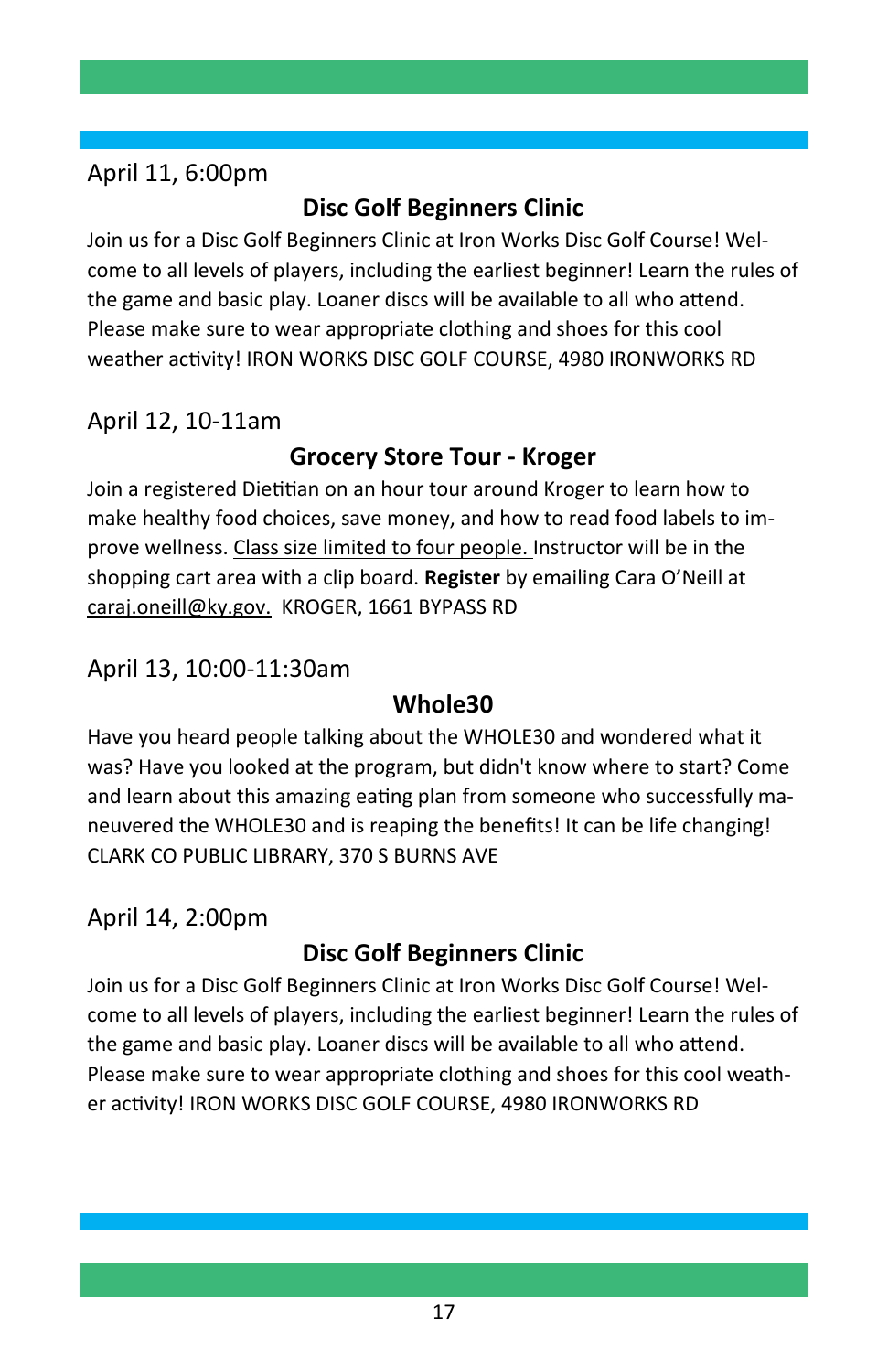### April 15, 22, 29 12:00-1:00pm

### **Healthy Choices for Every Body Series**

The Healthy Choice for Every Body series is designed to educate the whole family with new ways to eat healthy and exercise for maintaining a healthy lifestyle. Each lesson includes a recipe demonstration and tips on meal planning, eating better on a budget, and weight management. Drawings and prizes for participation. Pre-registration is required—call the extension office at 859-744-4682. Series taught by Nutrition Education Program Assistant Sandy Kennedy. CLARK CO COOP EXTENSION OFFICE, 1400 FORTUNE DR.

#### April 16, 10:00am

#### **Healthy Feet Keep You Moving!**

The feet are the foundation of your body. Posture, balance, alignment, and organ function are just a few things that can be affected by your feet. Join us and learn how your feet can affect your overall health and wellness and tips on how to keep your feet healthy. Every participant will leave with a Daily Foot Inspection Checklist! Provided by Skinnovations. Call (859)556-5913 or email skinnovations4u@gmail.com **to register for the class.** SKINNOVATIONS, 501 WEST LEXINGTON AVE

#### April 16, 6:00pm

#### **Taking Care of Ourselves as We Age**

Ever heard the quote "*If I'd known how old I was going to be I'd have taken better care of myself"?* The way in which you take care of yourself through the years, both physically and mentally, will impact the way in which you age. This interactive program highlights keys aimed at helping individuals through the aging process, including nutrition, physical and mental activity, etc. Pre**registraƟon is required** by calling 859-744-4682. Class will be taught by Family & Consumer Sciences Agent Shonda Johnston. CLARK CO COOP EXTENSION OFFICE, 1400 FORTUNE DR.

#### April 17, 6:00pm

#### **Dr. Jean Jackson's Nutrition Basics**

Explore the fundamentals of eating for health and wellness. Learn about nutrient recommendations, food groups and labels, portion sizes, fad diets,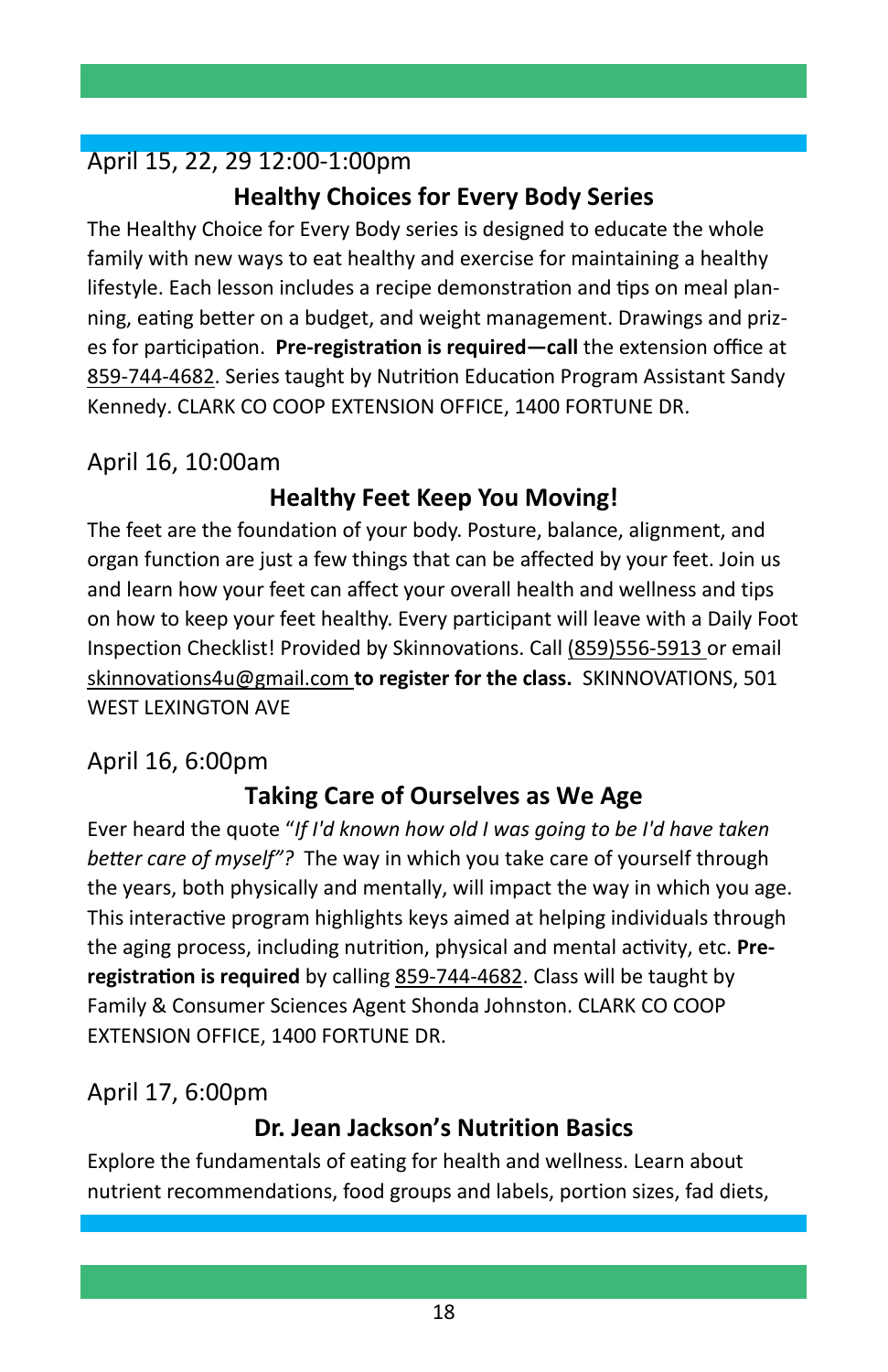and guidelines for physical activity and weight loss. BCTC, 2020 ROLLING HILLS LN

#### April 20, 10:00-11:00am

#### **Grocery Store Tour – Kroger**

Join a Registered Dietitian on a tour to learn how to make healthy food choices, save money, and read food labels to improve wellness. Class size limited to 8 people. **RSVP** by email to caraj.oneill@ky.gov to reserve your spot! KROGER, 1661 BYPASS RD

April 20, 10:30am-12pm

#### **Swimming Workshop**

Learn more about swimming! We will help you learn how to swim laps or make your swim strokes more refined. Proper swim attire, towel, water bottle, and goggles are recommended. All swimming abilities welcomed. Email wccpr.programming@gmail.com with questions. WWCPR, 15 WHEELER AVE

#### April 22, 12:00-1:00pm

#### **Healthy Choices for Every Body Series**

See April 15th for class description, meeting location and required preregistration information.

#### April 23, 10:00am-12:30pm

#### **Family and Friends CPR American Heart Association**

See March 19th for full description and **registration** details.

April 25, 6:00-7:00pm

#### **Diabetes Support Group**

If you have diabetes, getting support is very important. Connecting with others who have diabetes can help you stay motivated to take care of yourself by offering both practical and personal support. According to a 2012 study in *Diabetes Research and Clinical PracƟce*, those with diabetes who aƩend support groups are more successful at maintaining, or even improving, their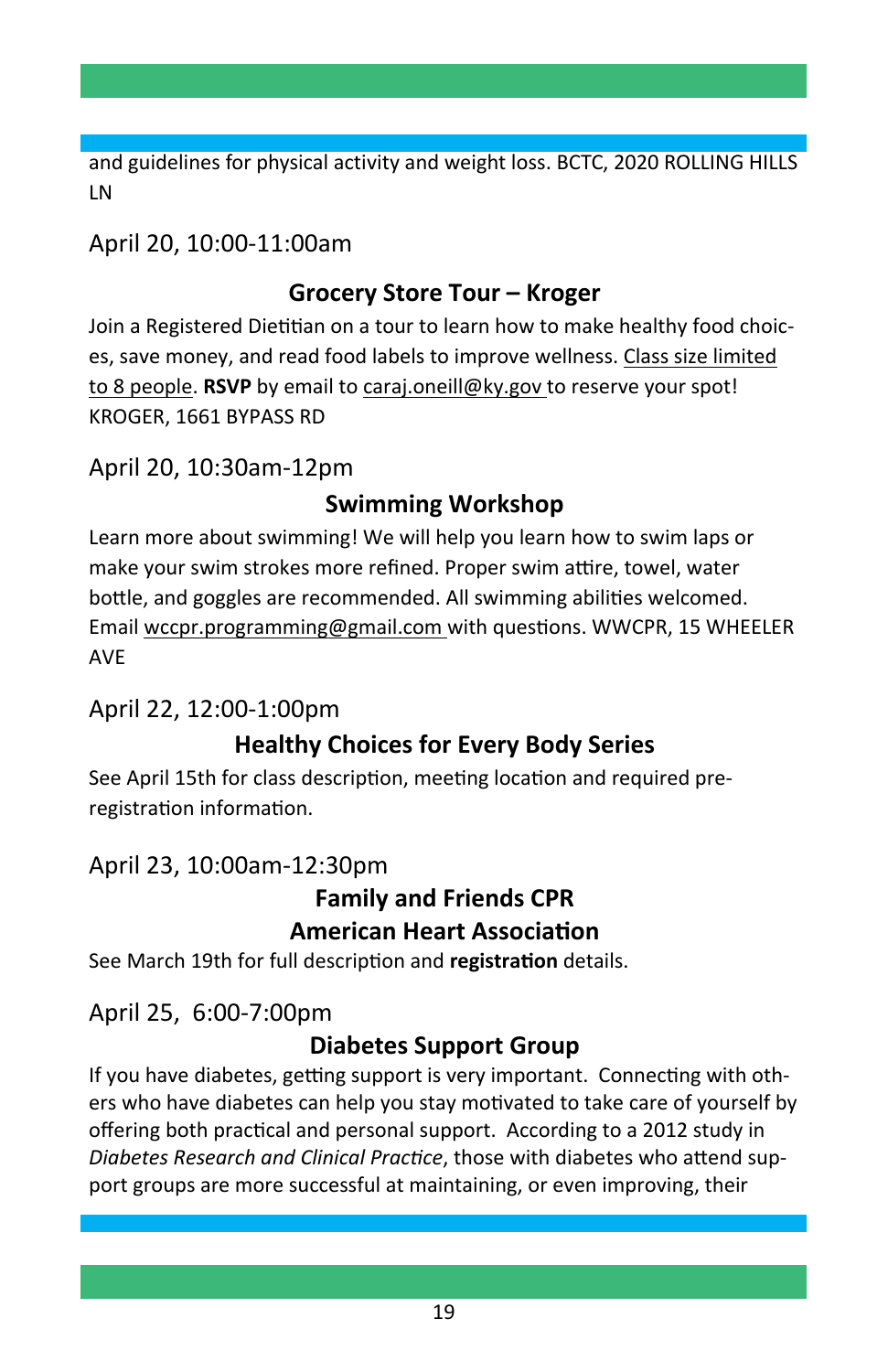health. Join others to discuss ways to gain better health outcomes! For both Type I and Type II, alike. CLARK CO HEALTH DEPT, 400 PROFESSIONAL AVE

# April 27, 10:00am

#### **Swift Hike at Lower Howard's Creek**

For the health enthusiast, we'll keep a steady pace through the Preserve and return within 2 hours. This strenuous hike begins at the Main Entrance on Athens-Boonesboro Rd. **To RSVP**, contact Karis Pumphrey at (859)-806-2466. 1945 ATHENS-BOONESBORO RD

#### April 29, 12:00-1:00pm

#### **Healthy Choices for Every Body Series**

See April 15th for class description, meeting location and required preregistration information.

#### May 3, 12:00pm



#### **Eating Healthy Using the Instant Pot™**

Want to eat better but feel like you don't have time to make healthy meals? Join FCS Agent Shonda Johnston to learn the basics of how an electric pressure cooker (like an Instant Pot ™) works and see how this appliance can make cooking nutritious meals easier. There will be hands-on demonstration of meal prep, recipe tastings, and drawings for recipe books and other prizes. **Pre-registraƟon is required** by calling (859)-744-4682. CLARK COUNTY COOP EXTENSION OFFICE, 1400 FORTUNE DR.

#### May 7, 5:00-7:00pm

#### **Healthy Living with Diabetes**

Session 1 of 4. Taught by a Registered Dietitian, HLWD is a four class series that teaches you to cope with and manage your diabetes. The series includes tips for eating healthy and counting carbohydrates, being active, monitoring blood sugar, taking medications, reducing your risk of developing complica-Ɵons and more. **To register** contact Amy Williams, MS, RD, LD at (859)-744- 4482 or e-mail at AmyW.Williams@ky.gov**.** CLARK CO HEALTH DEPT, 400 PROFESSONAL AVE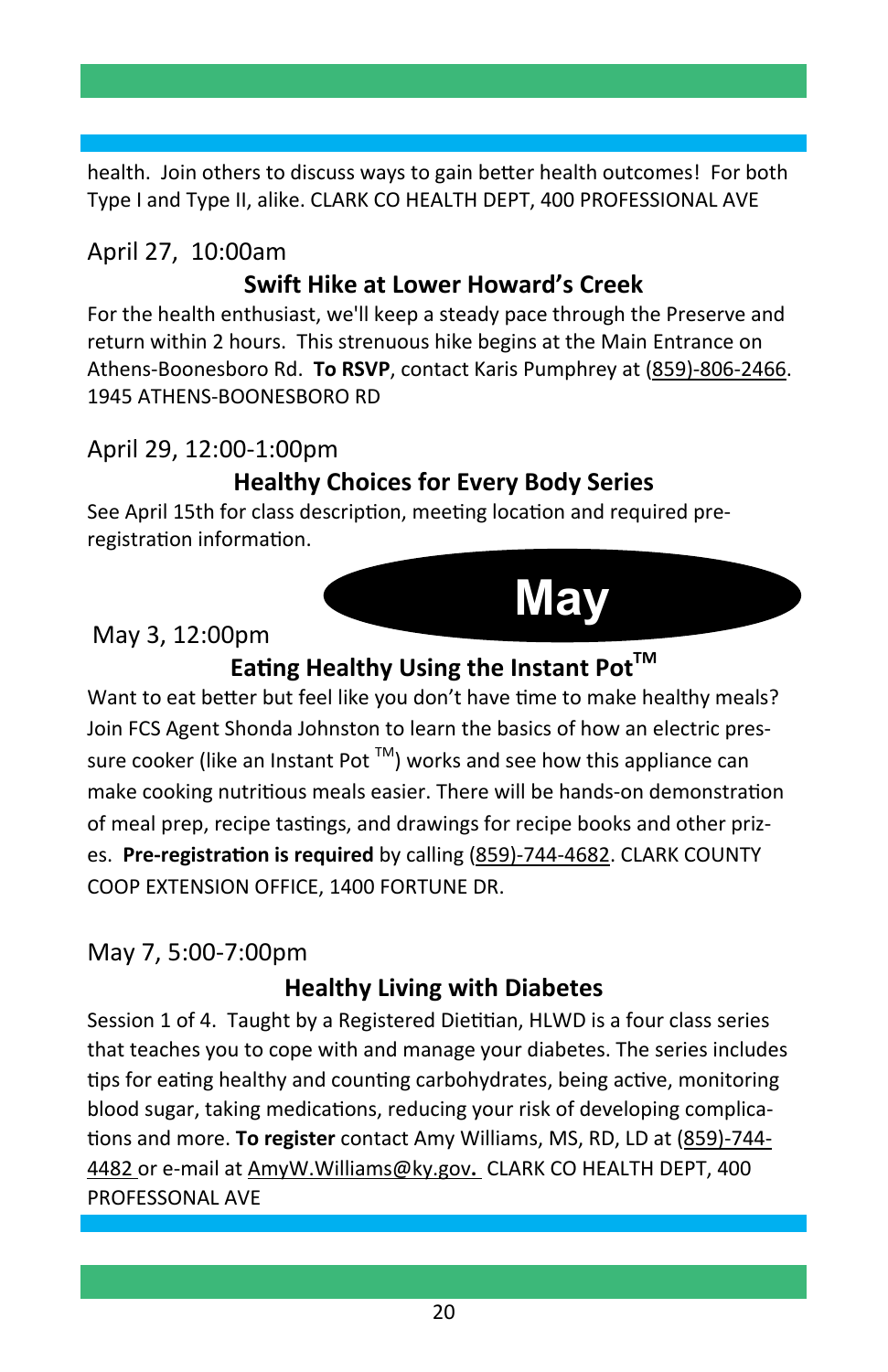#### May 9, 10:00am

## **Healthy Feet Keep You Moving!**

The feet are the foundation of your body. Posture, balance, alignment, and organ function are just a few things that can be affected by your feet. Join us and learn how your feet can affect your overall health and wellness and tips on how to keep your feet healthy. Every participant will leave with a Daily Foot Inspection Checklist! Provided by Skinnovations. Call (859)556-5913 or email skinnovations4u@gmail.com to **register for the class.**  SKINNOVATIONS, 501 WEST LEXINGTON AVE

#### May 11, 10:00am

#### **Yoga on the College Park Lawn**

Join Yoga instructor Cindy Reed for a morning practice on the College Park Lawn. Mats available to borrow or bring your own! Dress in comfortable clothing and be ready for a delightful outdoor experience. Incase of inclement weather, class will be held WCCPR fitness room. 370 SOUTH BURNS AVE Inclement weather location: COLLEGE PARK, 15 WHEELER AVE

#### May 14, 5:00-7:00pm

#### **Healthy Living with Diabetes**

Session 2 of 4. See May 7th description. Following the Challenge, session 3 will be held on 5/21/19 and session 4 on 5/28/19.

**May 15th FINAL WEIGH IN!! CONGRATULATIONS!!!!!** 

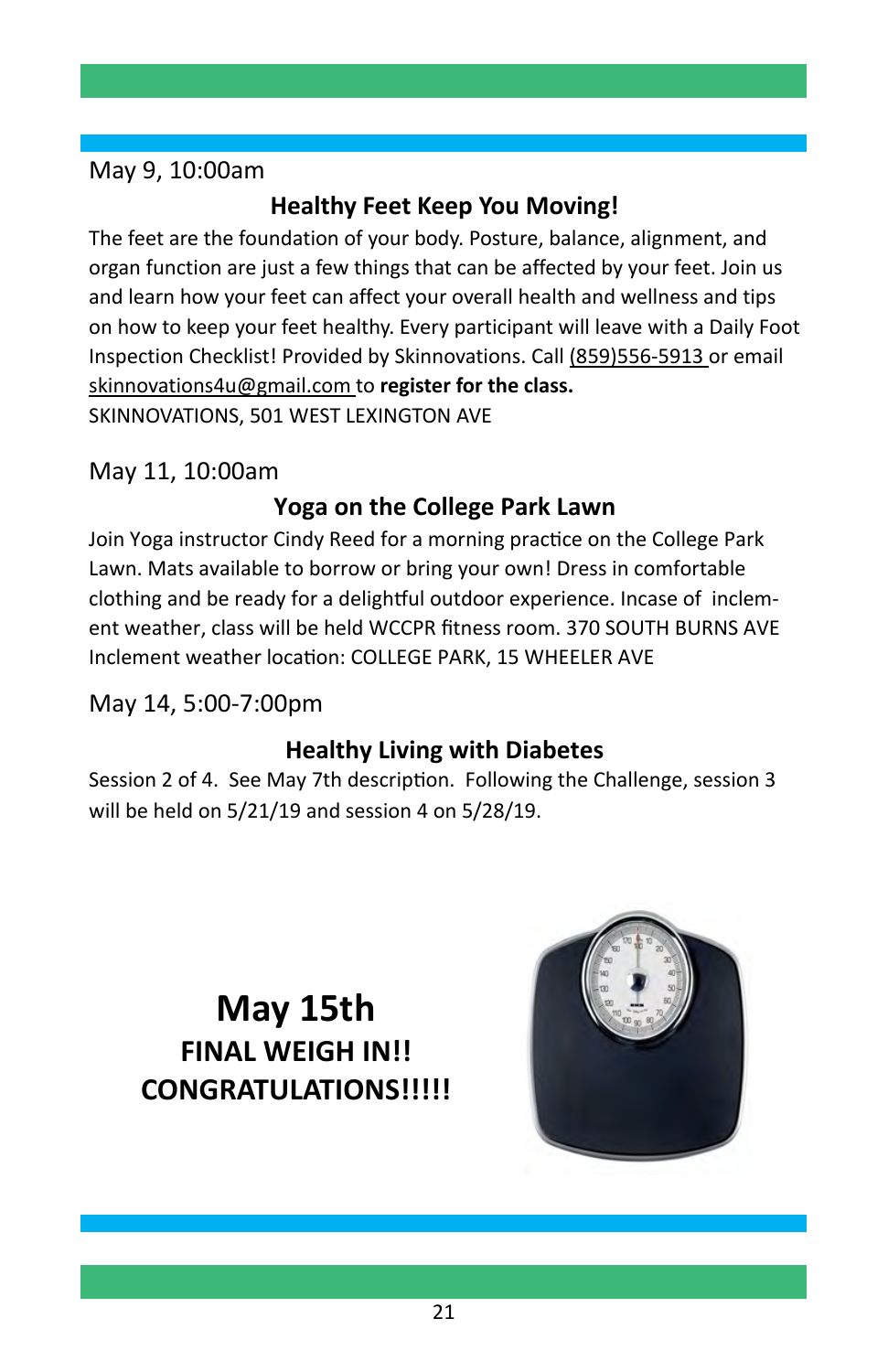# *LET'S CELEBRATE!!*  **MAY 18, 2019**

 **Joe F. Reed Memorial Heart Walk RegistraƟon 9am, Walk 9:30am.** 

Join nearly 1 million Americans at over 300 events across the country to build healthier lives, free of cardiovascular diseases and stroke. Visit heart.org/centralkywalk or call (859)371-6885.

# **Clark Regional Medical Center Community Health Fair and WELLNESS CHALLENGE FINALE 10AM—1PM**

2019 Wellness Challenge Winners announced at Noon. Health screenings...door prizes...giveaways...fitness classes...and more!

The top three male and female participants with the largest % of body*weight lost will be announced, prize drawings held and prizes awarded.*  Participants eligible for prize drawings must be present to win.

## CLARK REGIONAL MEDICAL CENTER 175 HOSPITAL DRIVE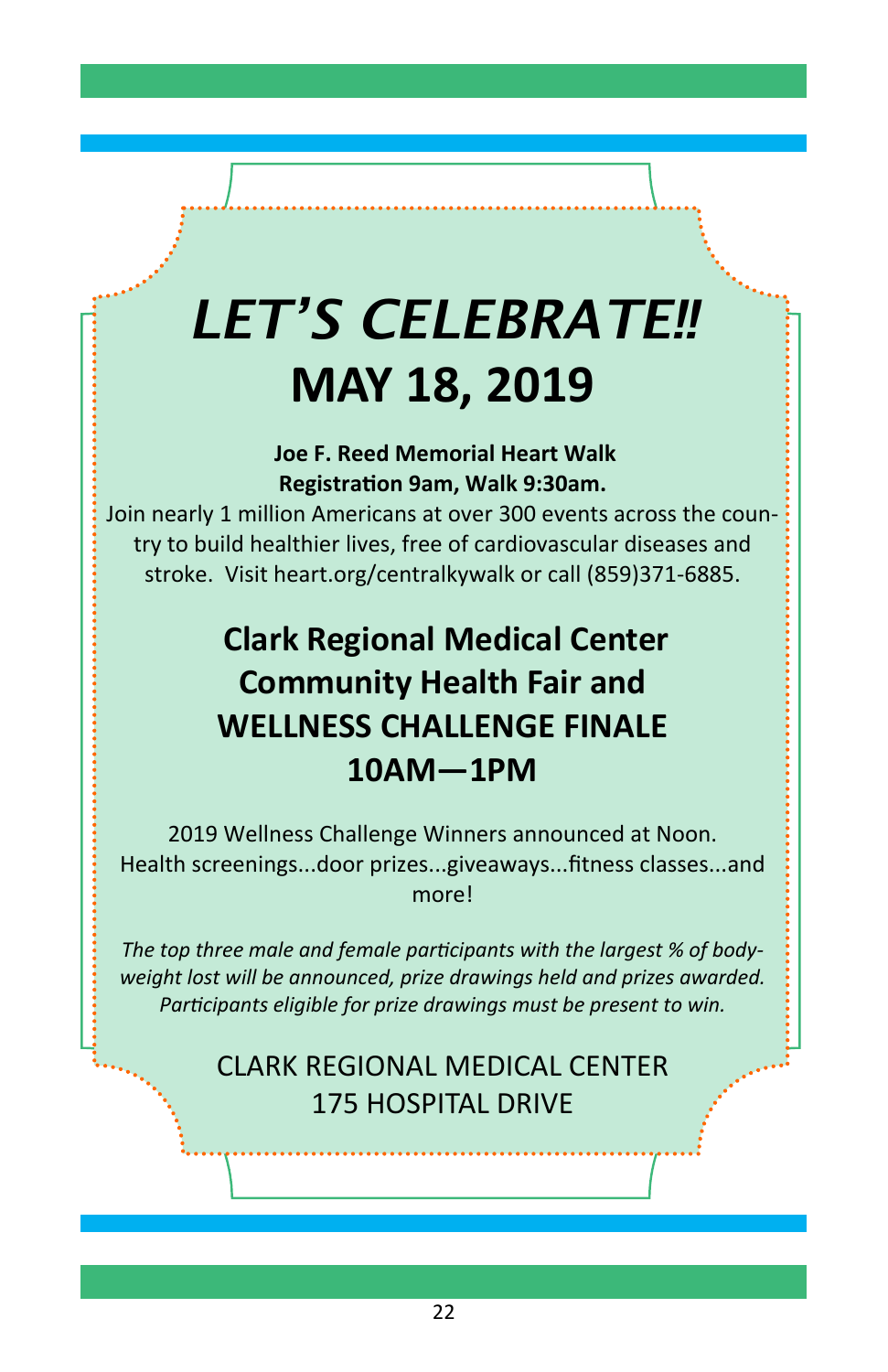

*Remember these upcoming events provided by our community partners that occur after the Challenge.* 

MAY 19, 5:00pm

#### **5TH ANNUAL RUN FOR THE PAWS**

Join WCCPR at the BCTC Winchester Campus for a great run or walk to benefit the Clark Animal Shelter. All registrations are online at www.RunSignup.com. Please bring one item per racer to donate to the animal shelter. Plan to arrive 30 minutes early. Wellness Challenge participants receive a \$5 discount on registration. **Enter code wellness2019 at** registration. Call (859)744-9554 for more information. THE GREEN AT BCTC, 2020 ROLLING HILLS LN

May 21 & 28, 5:00-7:00pm

#### **Healthy Living with Diabetes**

See May 7th for class description, meeting location and **required pre**registration information.